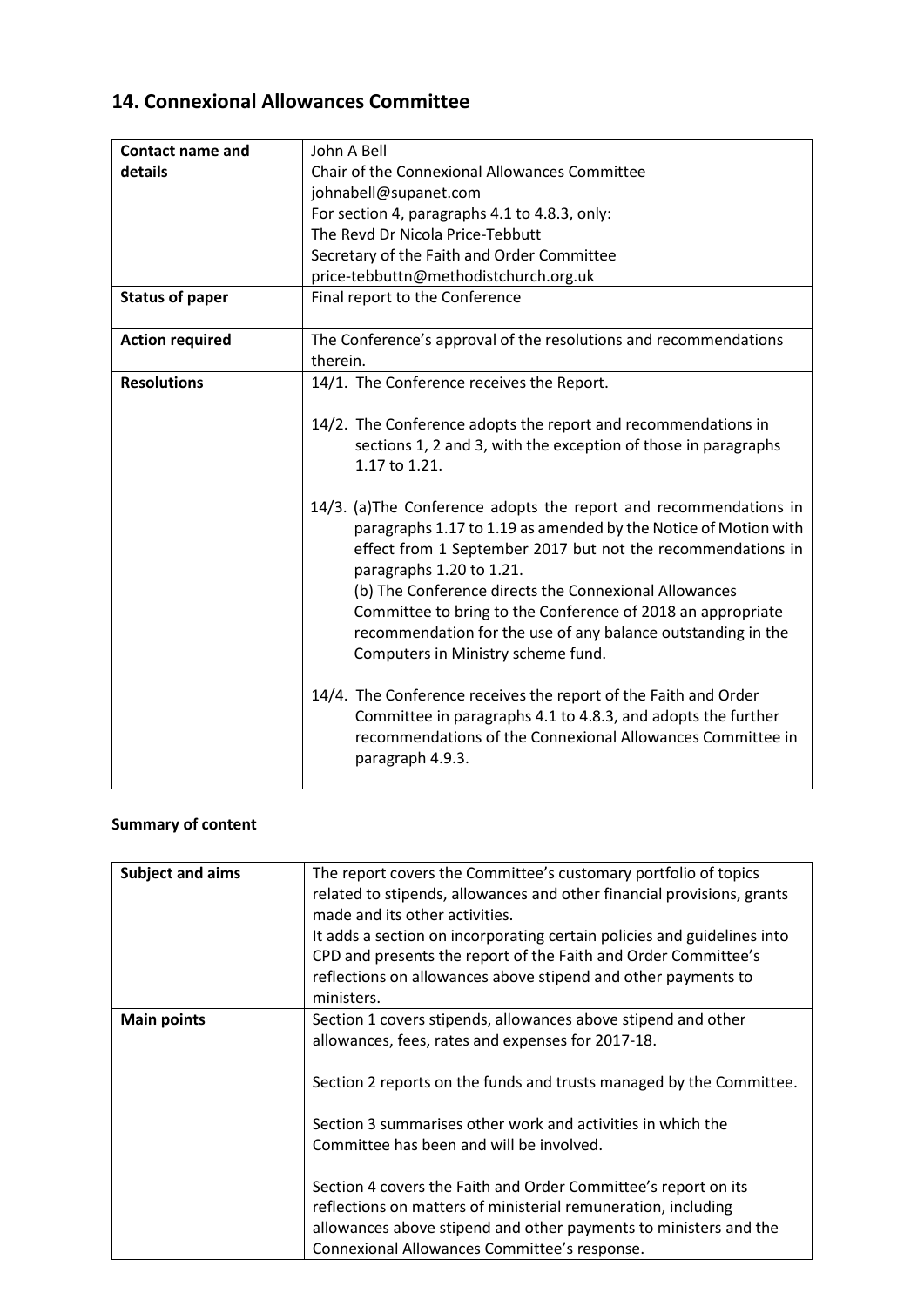| Background context and | The Committee's report to the 2015 Conference (Agenda pp 446-474)    |  |
|------------------------|----------------------------------------------------------------------|--|
| relevant documents     | on allowances above stipend and other ministerial payments relate to |  |
|                        | section 4.                                                           |  |

#### **Summary of impact**

| <b>Standing Orders</b> | None                                                                                                                                                                                                                       |
|------------------------|----------------------------------------------------------------------------------------------------------------------------------------------------------------------------------------------------------------------------|
| <b>Financial</b>       | Paragraphs 1.3 and 1.4: the increase in standard stipend and<br>allowances above stipend - the recommended standard increase was<br>published in October 2016 to enable all 2017-18 budgets to be<br>prepared accordingly. |
|                        | Paragraph 1.19 on the replacement of the Computers in Ministry<br>scheme has a small impact on circuit costs from September 2017.                                                                                          |
|                        | Paragraph 1.20: the recommendations are funded from the balance in<br>the scheme.                                                                                                                                          |
|                        | Paragraph 1.22 on the Living Wage, may impact the finances in some<br>Local Churches, Circuits and Districts.                                                                                                              |

The Connexional Allowances Committee's general report to the 2017 Conference covers the customary update on stipends and allowances, includes progress reports on other work and activities in which the Committee has engaged, and is presented with the approval of the Methodist Council.

The report is divided into three sections, as follows.

- 1. Recommendations for stipends and allowances 2017-18
- 2. Report on Funds and Trusts within the Committee's remit
- 3. Other work undertaken and planned and by the Committee

The Committee's new recommendations this year are **highlighted** in the text.

# **1. RECOMMENDATIONS FOR STIPENDS AND ALLOWANCES 2017-18**

1.1 The Committee makes the following recommendations, taking into account past resolutions of the Conference on stipends and allowances and data available from HM Government.

#### **Standard stipend**

- 1.2 The resolutions of the 2012 Conference fixed the stipend increase formula for the period until 31 August 2015 and the 2015 Conference affirmed that this formula should continue to be used for a further three years until 31 August 2018.
- 1.3 Using the index numbers published in October 2016, the CPI movement for the period September 2015 to September 2016 was +1.0% and the AWEI movement for the period July 2015 to July 2016 was +2.2%: the average of these is 1.6%. **In accordance with the recommendation on the stipend review formula affirmed by the 2015 Conference, the annual standard stipend for the year beginning 1 September 2017 is therefore increased by 1.6% to £23,556** (rounding up to the next highest figure divisible by 12, to give a monthly stipend of exactly £1963)**. However, the Conference is asked to note the recommendation in paragraph 1.19, relating to the Computers in Ministry grant: if this is agreed, then the standard stipend as from 1 September 2017 will be £23,712.**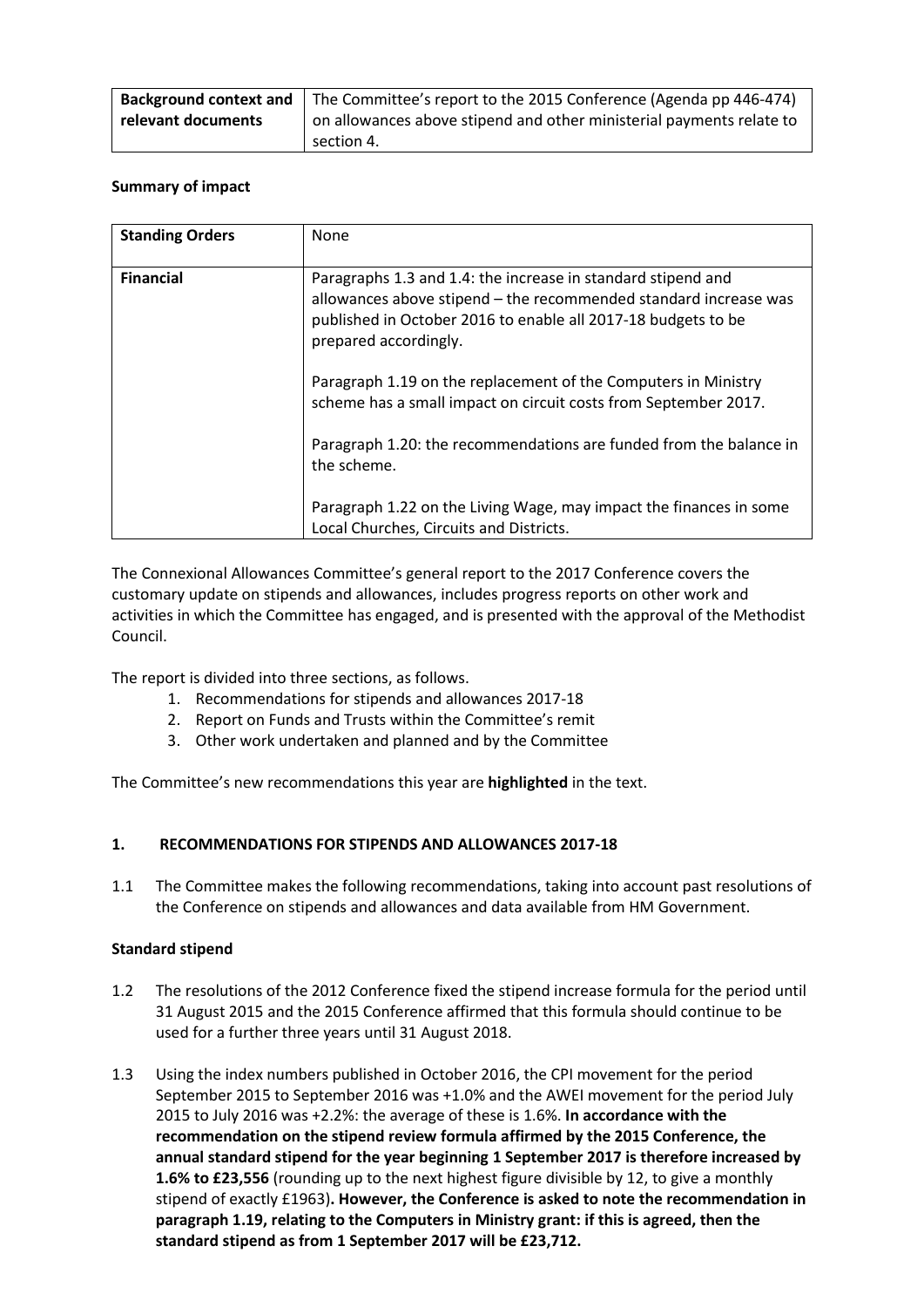#### **Additional allowances**

1

1.4 The following allowances are applied for ministers:

| The President of the Conference                                                                                                | Any existing allowance, or 25% of standard<br>stipend, whichever is the greater |
|--------------------------------------------------------------------------------------------------------------------------------|---------------------------------------------------------------------------------|
| Secretary of the Conference                                                                                                    | 30% of standard stipend                                                         |
| Separated District Chair                                                                                                       | 25% of standard stipend                                                         |
| Warden of the Methodist Diaconal Order                                                                                         | 25% of standard stipend                                                         |
| Synod Secretary (where applicable)                                                                                             | 5% of standard stipend                                                          |
| Superintendent                                                                                                                 | 7 % % of standard stipend                                                       |
| Principal of a training institution                                                                                            | 25% of standard stipend                                                         |
| Staff member of a training institution                                                                                         | 20% of standard stipend                                                         |
| Connexional Team Secretary <sup>1</sup>                                                                                        | 30% of standard stipend                                                         |
| Other ministers serving in the Connexional<br>Team or stationed to appointments within<br>the control of the Methodist Council | 20% of standard stipend                                                         |

# **The above result in the following allowances for 2017-2018 as in the 1 st column, or if the recommendation in paragraph 1.19 is adopted for 2017-2018, as in the 2 nd column**:

|                                                 | £              |
|-------------------------------------------------|----------------|
| The President of the Conference                 | 5,889 or 5,928 |
| The Secretary of the Conference                 | 7,067 or 7,114 |
| Separated District Chair                        | 5,889 or 5,928 |
| Warden of the Methodist Diaconal Order          | 5,889 or 5,928 |
| Synod Secretary (where applicable)              | 1,178 or 1,186 |
| Superintendent                                  | 1,767 or 1,778 |
| Principal of a Training Institution             | 5,889 or 5,928 |
| Staff member of a Training Institution          | 4,711 or 4,742 |
| <b>Connexional Team Secretary</b>               | 7,067 or 7,114 |
| Other ministers serving the Connexional Team    |                |
| or stationed to appointments within the control |                |
| of the Methodist Council                        | 4,711 or 4,742 |

- 1.5 The 2016 Conference agreed that the Synod Secretary's allowance be gradually withdrawn. It is retained by existing incumbents until their appointment ceases but does not apply to new appointments.
- 1.6 In addition to the above allowances related to roles, the Committee affirms that the allowances and other financial provisions agreed by the 2016 Conference based on location

<sup>&</sup>lt;sup>1</sup> This category currently comprises the Assistant Secretary of the Conference and the Connexional Secretary (when the post is held by a minister).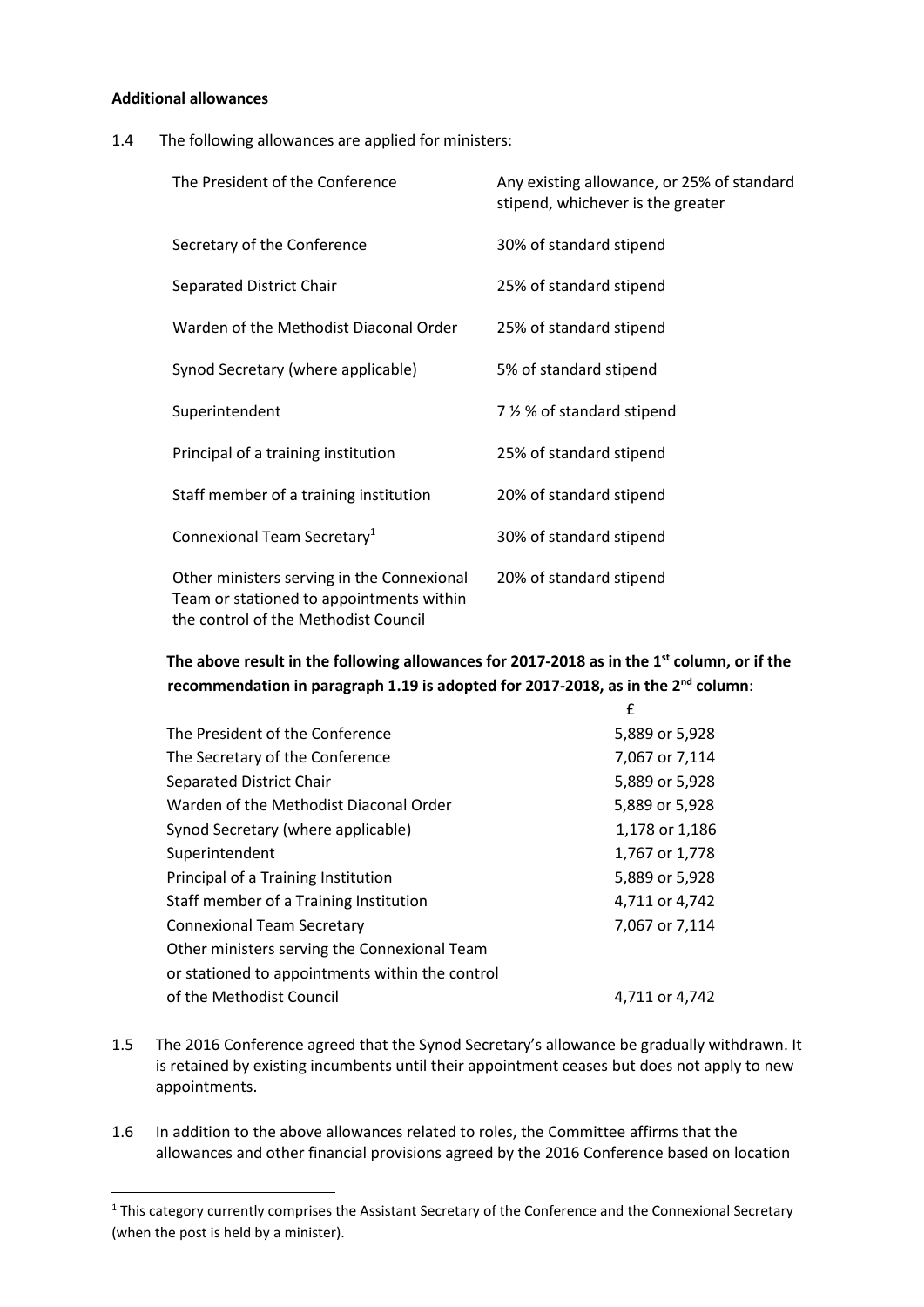now apply. These include an additional allowance of 16% of stipend for all ministers stationed in the Shetland Islands, the Scilly Isles, the Isle of Man and the Channel Islands.

1.7 The Committee advises that the provision made in its report to the 2016 Conference (page 50, paragraph 20) in respect of the Malta appointment was invoked during the year, following the Brexit referendum and consequent fall in the £ sterling against the euro. The minister's stipend, paid in £ sterling, was adjusted accordingly and will be kept under review.

#### **Relocation allowance**

- 1.8 The Committee recommends that the maximum allowance payable by the receiving Circuit (or other responsible body) to ministers upon moving manse remains at £600 and, in the case of two ministers sharing the same manse, it is one payment of £800. It is clarified that this payment is in addition to the full cost of travel and removals, as defined in SO 528.
- 1.9 The Committee affirms the decision of the 2015 Conference, through Notice of Motion 103, to the effect that this relocation allowance shall also apply to ministers (in appointments in the control of the Church) upon becoming supernumeraries. The costs shall be met from the Fund for the Support of Presbyters and Deacons (FSPD), as are their removal costs already. It is affirmed that this provision may be invoked once only, in situations (increasingly) where supernumerary ministers move and continue in active work before final retirement.
- 1.10 The Committee affirms that this provision applies to the widows or widowers of ministers who die in service upon their removal to their new home, in addition to the payment of their removal costs.

#### **Travel allowances**

- 1.11 The Committee continues to recommend that the maximum rates as prescribed by HMRC's 'approved mileage allowance payment scheme' (AMAP) be observed. If alternative mileage rates exceeding those allowed by the appropriate tax authority are paid locally then it is necessary for this income to be declared to the tax authority and it will give rise to a tax liability on the individual concerned. It is emphasised that this should be regarded as a personal liability – involving the individual and HMRC – and not require handling by the Church's officers, centrally or locally. Any changes to HMRC approved rates will be considered by the Committee and presented to Conference for approval before implementation, so as to avoid unexpected cost increases mid-year.
- 1.12 The Committee continues to remind the Methodist Church of our commitment to reducing our carbon footprint, and wishes to encourage people to use public transport and share cars wherever possible.
- 1.13 The following travel expense rates will apply to ministers, supernumeraries, lay employees in Churches, Circuits and Districts and lay volunteers:

| Car: up to 10,000 miles<br>over 10,000 miles | 45p per mile<br>25p per mile |
|----------------------------------------------|------------------------------|
| Motor-cycle                                  | 24p per mile                 |
| <b>Bicycle</b>                               | 20p per mile                 |
| Additional passenger rate                    | 5p per mile                  |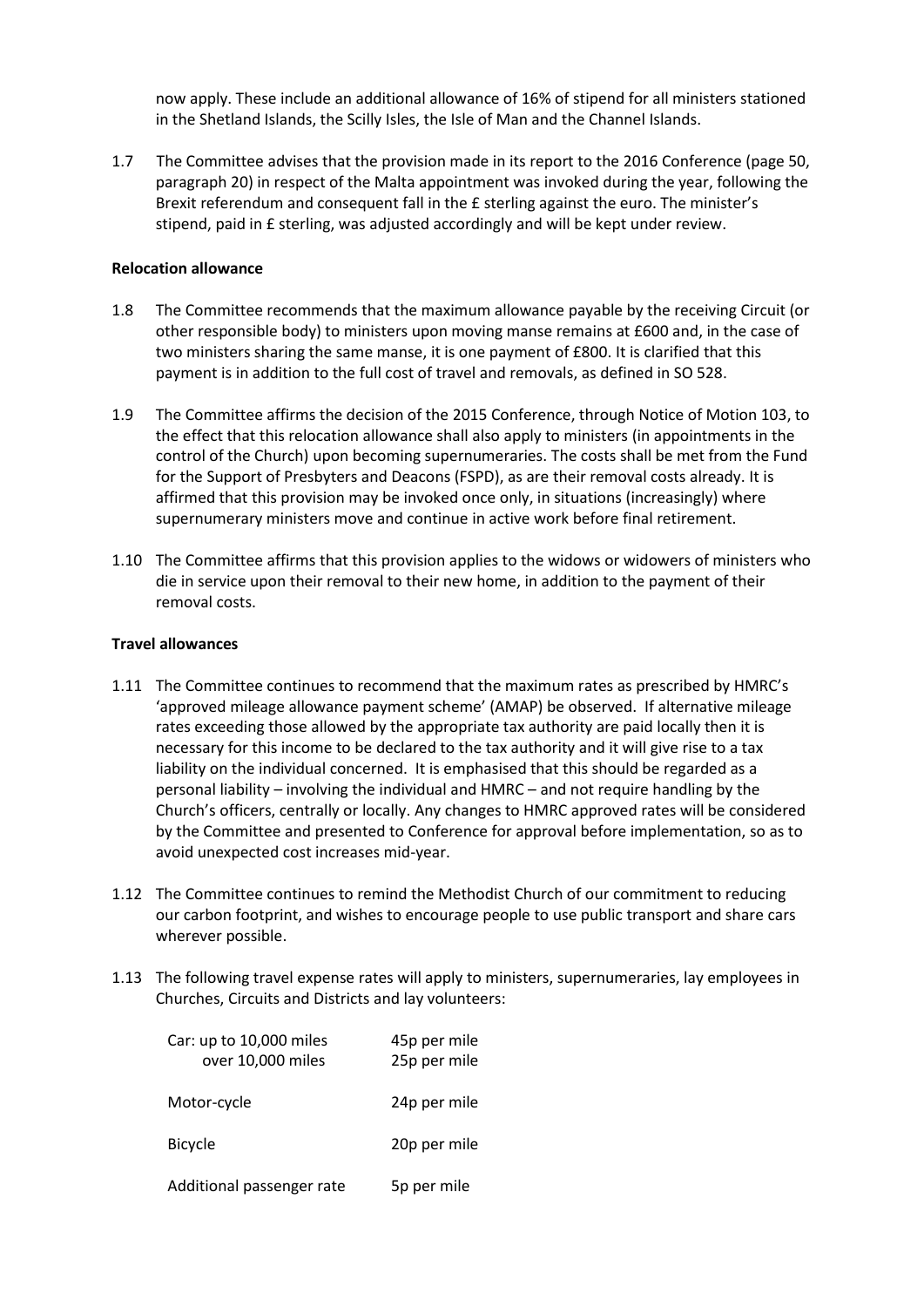1.14 The Committee recommends that the travel allowance (taxable) for ministers during a time of sickness remains at £315 for each complete period of three months. It is further clarified that this grant applies during periods of recuperation from ill-health for up to one year.

#### **Sabbatical expenses and levy**

- 1.15 It is recommended that the maximum amount that may be claimed to cover expenses during a sabbatical continues to be £1,000 as from 1 September 2017, noting that the 2015 Conference approved the Committee's indication that it remains at this level until 2018.
- 1.16 Following the review of the Sabbatical Fund in 2014, the 2015 Conference approved the reinstatement of the sabbatical levy at the level of £50 per minister for the year 2016-17 reverting to the original level of £60 for 2017-18 until further notice. The Committee continues to monitor the income, expenditures and balance of the Fund and will make any further recommendations as necessary in the light of adjustments to the pattern of sabbaticals and the impact of the increased maximum expense amount.

#### **Computers in Ministry scheme**

- 1.17 Following a Memorial (M12) to the 2005 Conference regarding the provision of computers for ministers, dealt with in the Connexional Allowances Committee's report to the 2006 Conference, a scheme was launched in October 2007 whereby Circuits pay £150 per year into a central fund (via the Districts as part of their payments to the Connexion) and ministers may claim £600 every 4 years to renew computer equipment. The £600 payment to ministers is made through the payroll and is subject to tax and NI. A contract was arranged with a prominent nationwide supplier to enable suitable computers to be purchased at discounted prices which the supplier was unfortunately unable to fulfil: ministers therefore purchased their own equipment and made a claim. It has been observed that if ministers delayed drawing down their £600 every fourth year, Circuits contributed more than ministers benefited.
- 1.18 It is evident that computing and associated technology (eg mobile telephones) has advanced beyond recognition since 2007, and the Committee now recommends that the scheme be discontinued. Prices of computers etc have fallen significantly in relative terms (£600 in 2017 buys rather more computing facility than it did in 2007) and ministers now make their own choices of IT equipment to suit their needs.

#### 1.19 **As a consequence, it is recommended that:**

- 1. The Computers in Ministry scheme is replaced with an annual Computers in Ministry Allowance. This allowance should be paid with the October stipend each year to those currently covered by the Computers in Ministry scheme. The amount of the allowance should be recommended annually to the Conference by the Connexional Allowances Committee (CAC).
- 2. The Computers in Ministry Allowance for 2017/18 should be £156.
- 3. Ministers who are stationed as probationers are given an Initial Computers in Ministry grant which is 4 times the Computers for Ministry Allowance in the year they are stationed. This grant is in addition to the annual allowance they would receive in October.

For 2017/18 these grants should be paid for by the Computers for Ministry Fund and the Conference directs the CAC to work with the Connexional Treasurers to identify the source of the grants beyond 2018.

1.20 In order not to disadvantage ministers who were planning to renew their IT equipment in 2017-18 and 2018-19 by making a claim in those years, and in view of the amount of the expected balance in the Computers in Ministry scheme fund at the end of August 2017, a phased implementation is proposed. **It is recommended that £600 be available to ministers**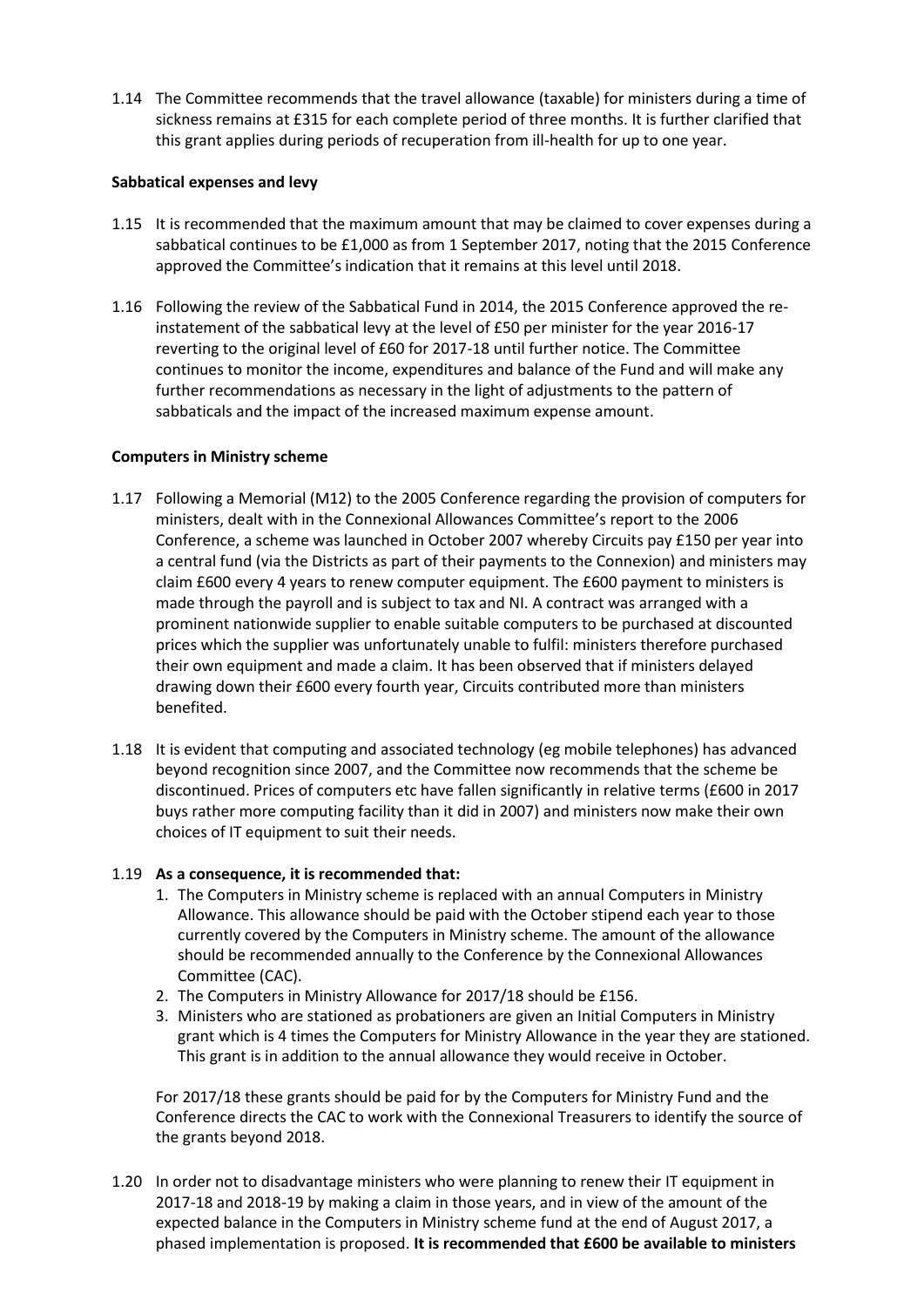**wishing to replace IT equipment and eligible<sup>2</sup> to make a claim in 2017-18 and up to £450 to those eligible and planning to do so in 2018-19 (they can save the £156 stipend increase made in 2017-18 towards the £600), and that the 2018-19 claims can be brought forward to a date in 2017-18 so that the scheme can be closed down at the end of August 2018<sup>3</sup>** . It is noted that 2018-19 is the fourth (ie final) year of the four-yearly cycle, that the Methodist Church Fund provided the initial deposit for the fund in 2007 and therefore that Circuits are not owed any repayment as such: this is, thus, an appropriate cut-off point to discontinue the scheme.

**1.21 It is recommended that any balance outstanding in the Computers in Ministry scheme fund when it is closed, if the above recommendation is adopted, be transferred to the Sabbatical Fund.** As the balance has been accumulated from payments from circuits proportional to the number of ministers, the Committee suggests that it is an appropriate use of the funds in support of ministers fulfilling their ministry effectively.

#### **Initial grants and loans to ministers**

- 1.22 In accordance with SO 804(2) in respect of loans and grants to ministers appointed "for the first time to a station in the home work" the Committee recommends that the maximum loan available amount continues to be set at £6,000, interest-free, repayable over a maximum of 5 years (ie £100 per month).
- 1.23 The 2015 Conference agreed to the Committee's recommendation that, as from September 2016, a maximum flat-rate means-tested initial grant be set at the level of £3,000. It is further clarified that this is instead of, and not additional to, the relocation allowance which applies to subsequent moves (as per section 1.8). Therefore, receiving Circuits do not pay the relocation allowance to ministers in their initial appointment (though they do pay the travel and removal costs as per SO 528(2)).
- 1.24 During their active ministry, loans may be made to ministers but only in the most extreme and exceptional personal and financial circumstances. It is recommended that the same policy is used, ie a maximum of £6,000 repayable interest-free over a maximum of 5 years, unless there are specific reasons to offer a greater amount for a short period of time.
- 1.25 All loans and grants under this heading are means-tested and made from the Methodist Church Fund and loan repayments are deducted from monthly stipend at source.

#### **Preaching fees and expenses for supernumeraries**

1

1.26 In accordance with the decisions of the Conference, supernumerary presbyters should be offered a minimum preaching fee and travel expenses. **The Committee recommends that the fee remain at £25 until 31 August 2018** and that the standard travel expenses, summarised above, apply. Circuits are reminded that it is their responsibility to pay these fees and expenses, even if and when Churches assist with the preaching plan preparation: the Church is only responsible for payment when the supernumerary presbyter preaches at the Church by specific invitation, typically for a special occasion. **The Committee also reports that the matter of the preaching fee has been included in a wider survey of the ministry of supernumeraries being conducted by the Ministries Committee and will review future policy in the light of that report, to be presented to the 2018 Conference**.

<sup>&</sup>lt;sup>2</sup> The Finance Office in MCH has a record of all claims and payments made to ministers within the scheme.

<sup>&</sup>lt;sup>3</sup> It is important that the balance in this fund does not fall below zero, therefore it is recommended that claims for the year 2017-18 be made before 31 March 2018, thereby enabling the balance available for 2018-19 to be known and the exact figure up to a maximum of £450 to be confirmed so that the 2018-19 claims can be made between April and August 2018.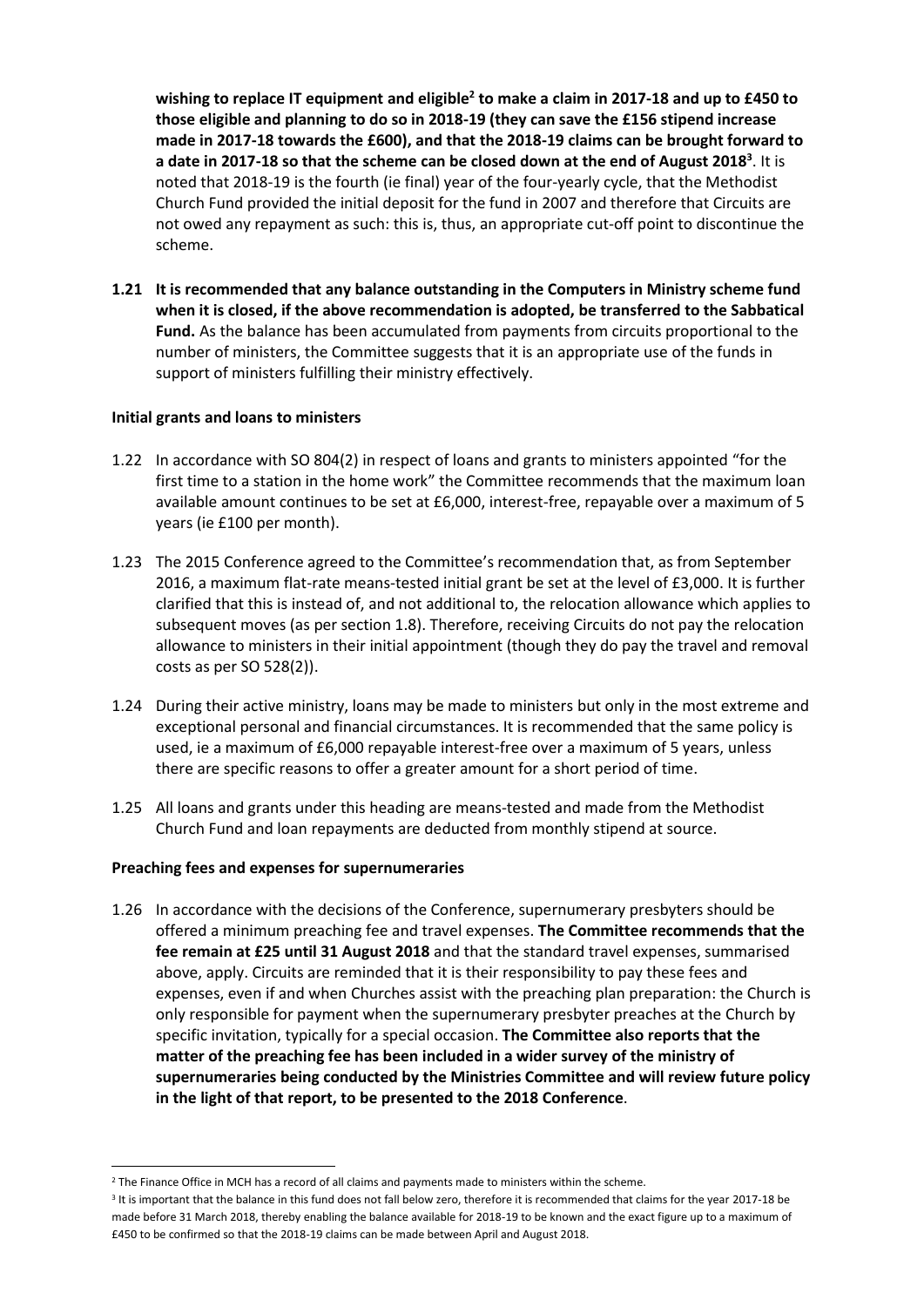#### **Marriage registration fees**

1.27 The Committee reported to the Conference in 2011 that there are moves in Marriage Registration Districts to reduce the administrative costs of paying fees to ministers conducting marriages<sup>4</sup>. Currently all ministers who do so receive a fee of £2 per marriage and thousands of cheques for very small amounts of money (all for £2 or multiples thereof) are prepared and posted. In the event that Registration Districts request the Churches to nominate a central point for collection of payments, the Committee continues to recommend that (1) all local marriage fees be increased by a modest amount to cover the £2 payment to the minister and (2) that the Fund for the Support of Presbyters and Deacons (FSPD) be the nominated recipient of the aggregated fee payments from the Registration Districts.

# **Lay employees recommended hourly rates**

- 1.28 The Committee advises that the latest Living Wage rates, published in November 2016 by the Living Wage Foundation (LWF), are **£9.75 per hour for London and £8.45 for all other regions**. The LWF figures will always be adopted as the Methodist Church's recommendations. Methodist employing bodies are reminded of the resolutions of the 2010 Conference (Agenda pp 153-154) regarding the mandatory implementation of these rates.
- 1.29 The Committee reminds the whole Church of the resolution of the 2015 Conference that the implementation of the Living Wage is now mandatory in all but the most extreme and exceptional circumstances, and that all outstanding exceptions be reviewed by the appropriate District Policy Committee.
- 1.30 Further updated figures, expected to be announced by LWF in November 2017, will be published on the Methodist Church website, and can also be accessed on the LWF website: guidance on implementation timing was given in the Committee's Report to the 2012 Conference (Agenda p 130).

# **2. REPORT ON FUNDS AND TRUSTS WITHIN THE COMMITTEE'S REMIT**

- 2.1 For many years the Committee has acted as the Trustees for six funds or trusts which are available to ministers, and may, in some cases, be used to give financial assistance to dependent close family members as well as themselves. They are:
	- The Fund for the Support of Presbyters and Deacons (FSPD), previously known as the Auxiliary Fund (of the Ministers' Retirement Fund)
	- The Methodist Ministers' Children's Relief Association (MMCRA)
	- The Methodist Ministers' Children's Fund (MMCF, otherwise known as the Trinity Hall Trust – THT)
	- The Methodist Medical Benevolent Fund (MMBF)
	- The Benevolent Fund Deaconesses (BFD)
	- The Aspinall Robinson Trust (ART)

1

2.2 In 2015-16 the Committee has assumed oversight of the two funds specifically related to the financial needs of deacons and hitherto managed by the Methodist Diaconal Order (MDO), viz the Aspinall Robinson Trust and the Benevolent Fund – Deaconesses. The objects of the Aspinall Robinson Trust were modified, and agreed by the Charity Commission, so that they mirror those of the FSPD and the Methodist Medical Benevolent Fund together, thus enabling the Trust to be used for more or less all benevolent purposes relating to deacons and their dependants. The second Trust has limited funds, to be used to meet diaconal needs wherever

<sup>&</sup>lt;sup>4</sup> It is understood that this arrangement does not apply in Scotland, but the substance of the proposal is not thereby invalidated.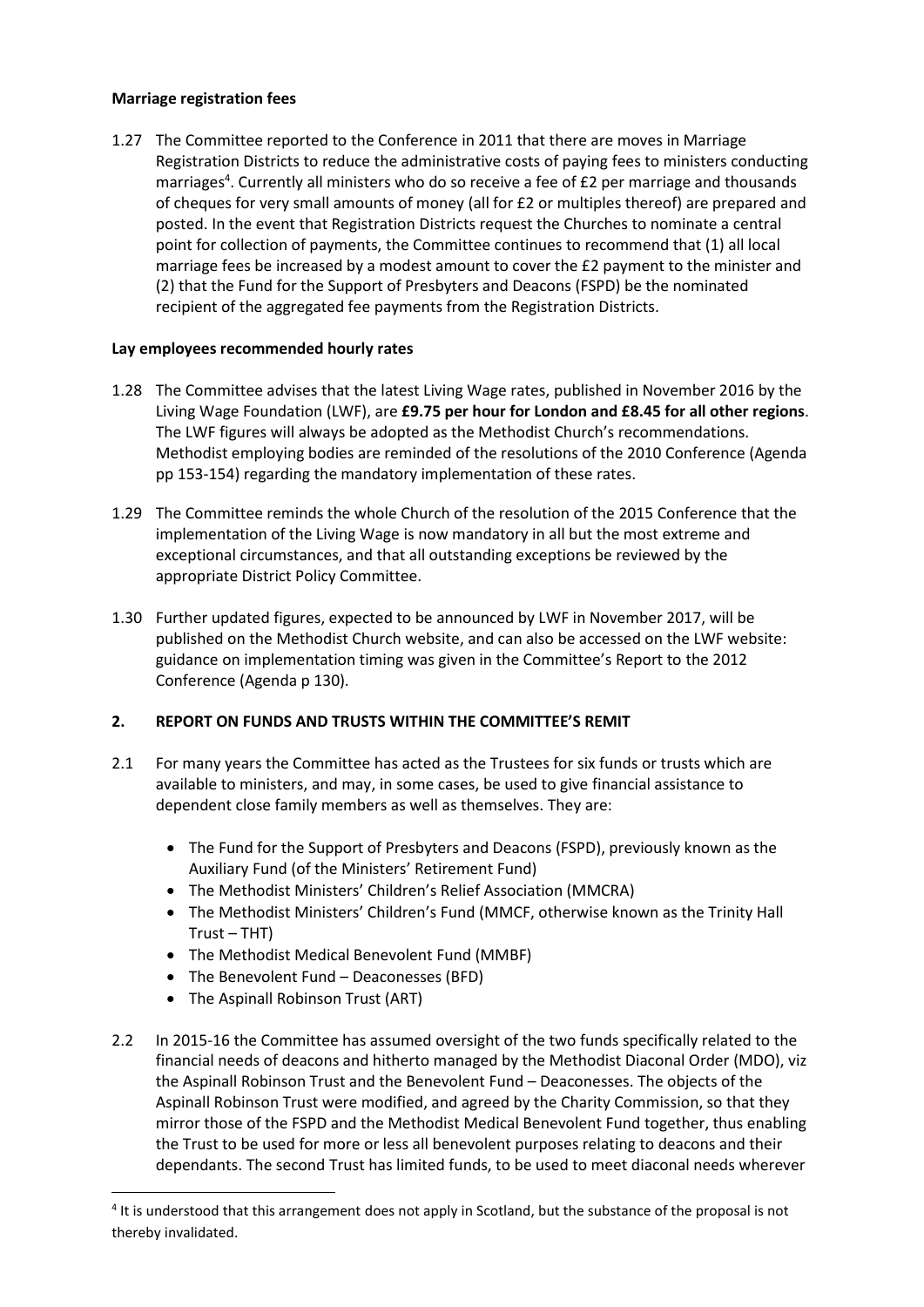possible. Provision was made in the administrative arrangements for the Warden of the MDO to be consulted and advised as appropriate on the disbursement of these funds.

#### **The Fund for the Support of Presbyters and Deacons**

- 2.3 The objects of the FSPD, ie the purposes for which its resources may be used, were widened by the decision of the 2011 Conference to amend SO 364(1). This has continued to prove a helpful move in enabling the Committee to offer financial support to those in need in a variety of circumstances.
- 2.4 While the Church continues to be immensely grateful for the generosity of donations to the FSPD, for some years there has been less emphasis on advocacy as its resources were regarded as more than adequate for its purposes. However, in the light of demands and the widening of its objects, the Committee continues the active advocacy of the fund within the Church and is always grateful to receive donations.

#### **Methodist Ministers' Children's Fund (Trinity Hall Trust)**

2.5 From September 2016, the maximum grant has been £300 per child per year.

#### **Analysis of grants from funds and trusts**

1

- 2.6 The Committee promised, in response to a question at the 2010 Conference, to give summary information on the pattern of grant-making in its report to the Conference each year. We are pleased to do this, as below, for 2015-16<sup>5</sup>.
- 2.7 Fund for the Support of Presbyters and Deacons

The FSPD is by far the largest of the four funds and receives substantial income from donations and legacies as well as investments. It is used in a wide variety of ways in pursuit of its objects and in 2015-16 made grants amounting to £518,370. In summary, these were distributed as follows, giving the number of grants in each category in brackets:

| Nature of grants                                                             |              |
|------------------------------------------------------------------------------|--------------|
|                                                                              | amount $(f)$ |
| Grants to active ministers and following death in service                    |              |
| Grants to ministers with impairment and manse adaptations (11)               | 32,959       |
| Grants to ministers for acute financial emergencies (24)                     | 26,986       |
| Grants to widows and widowers following a minister's death in service (2)    |              |
| Grants to retired ministers, widows and widowers                             |              |
| Grants to owner-occupiers for repairs and improvement (29)                   |              |
| Grants for nursing and residential care (13)                                 |              |
| Removal costs and relocation grants on retirement (68)                       |              |
| Assistance mainly with gardening and small maintenance costs (68)            |              |
| Various other requests (35) and Christmas gifts to widows and widowers (719) |              |
| Grants to MMHS for property acquisitions and special adaptations             | 135,350      |
| Total                                                                        | 518,370      |

<sup>5</sup> Any minor differences between the grant expenditure totals given in this Report and the audited accounts of the funds arise from exceptional cases when grants are refunded when they are no longer needed or small retrospective transfers are made between funds when grants are incorrectly allocated.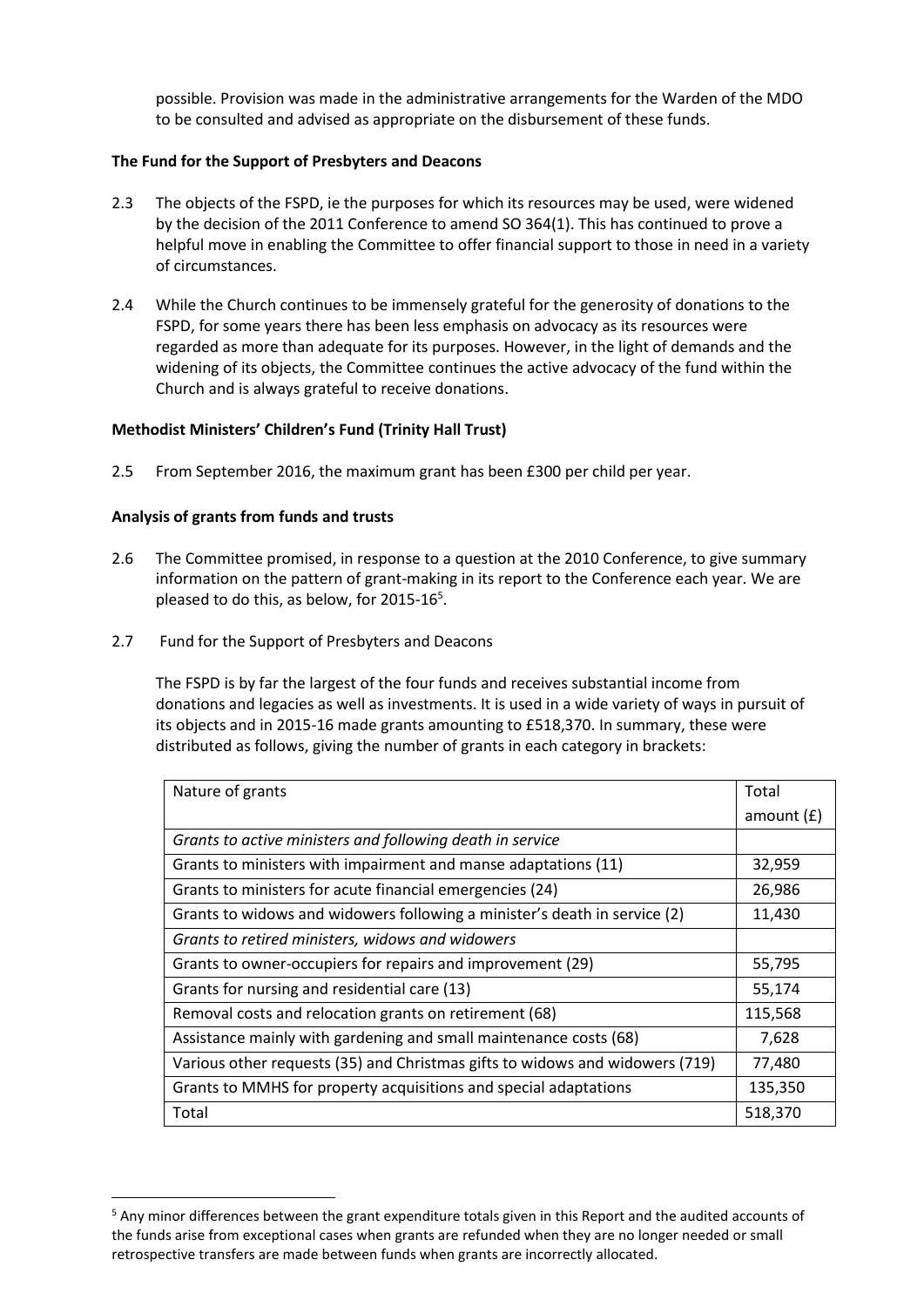It should be noted that the amounts related to ministers with impairment (which can involve major alterations to manses), emergency requests and property can vary significantly from year to year. The increase in the amount of grants to active ministers reflects the widened scope of the FSPD's remit, as in SO 364(1), and mentioned above.

# **Trinity Hall Trust**

2.9 In 2015-16, £13,198 was paid in grants to 31 ministers to help fund costs of educational activities for their children, an average of £426 per grant. The table below shows the pattern of grant amounts, noting that most were for £500 or less, but remembering that the maximum was £250 per child. The increase in the maximum grant from September 2016 will probably result in more applications for £600 from ministers with two or more children.

| Grant amount in Es | Number of ministers |
|--------------------|---------------------|
| Less than 250      | 8                   |
| 251 to 500         | 20                  |
| 501 to 750         | 2                   |
| <b>Over 750</b>    |                     |
| Total              | 31                  |

#### **Methodist Ministers Children's Relief Association**

2.10 In 2015-16 the MMCRA made grants amounting to £2,001 to 3 ministers and dependants to give financial help mainly to support the care of adult dependent children. However, it must be noted that the bulk of the grants made from the fund were not paid until September 2016 and will therefore be recorded in the 2016-17 accounts. The actual annual level of support remains at around £15,000 per year to over 20 ministers and their children. This fund manages to provide limited support from its income which relies wholly on the collections made at District Synods and the Committee continues to encourage Synods to remember the fund's need and to be generous. The Committee advises that the income from Synods of £8,100 in 2015-16 was rather less than the £11,700 in 2014-15.

#### **Methodist Medical Benevolent Fund**

2.11 The MMBF made 20 grants of varying amounts totalling £31,659, an average of £1,583 (though this is skewed by two large grants made under very exceptional circumstances), and paid a further £33,800 to the Churches Ministerial Counselling Service and other service providers to offer 85 ministers support through various forms of counselling, an average of £398 per minister. Again, this fund provides support from within its income, derived mainly from investment, and it is used wherever the need is related to physical and mental health conditions. The Committee wishes the Conference to note again the sustained level of expenditure on counselling and related support for an increasing number of ministers, including while they are students and probationers.

#### **Benevolent Fund – Deaconesses**

2.12 In 2015-16, several small grants were made for benevolent purposes, amounting to £1,600 in total.

#### **Aspinall Robinson Trust**

2.13 In 2015-16, 4 grants were made, for various purposes, amounting to £2,550 in total. It is noted that, unlike the other funds, the amount paid out was significantly less than the income in the year.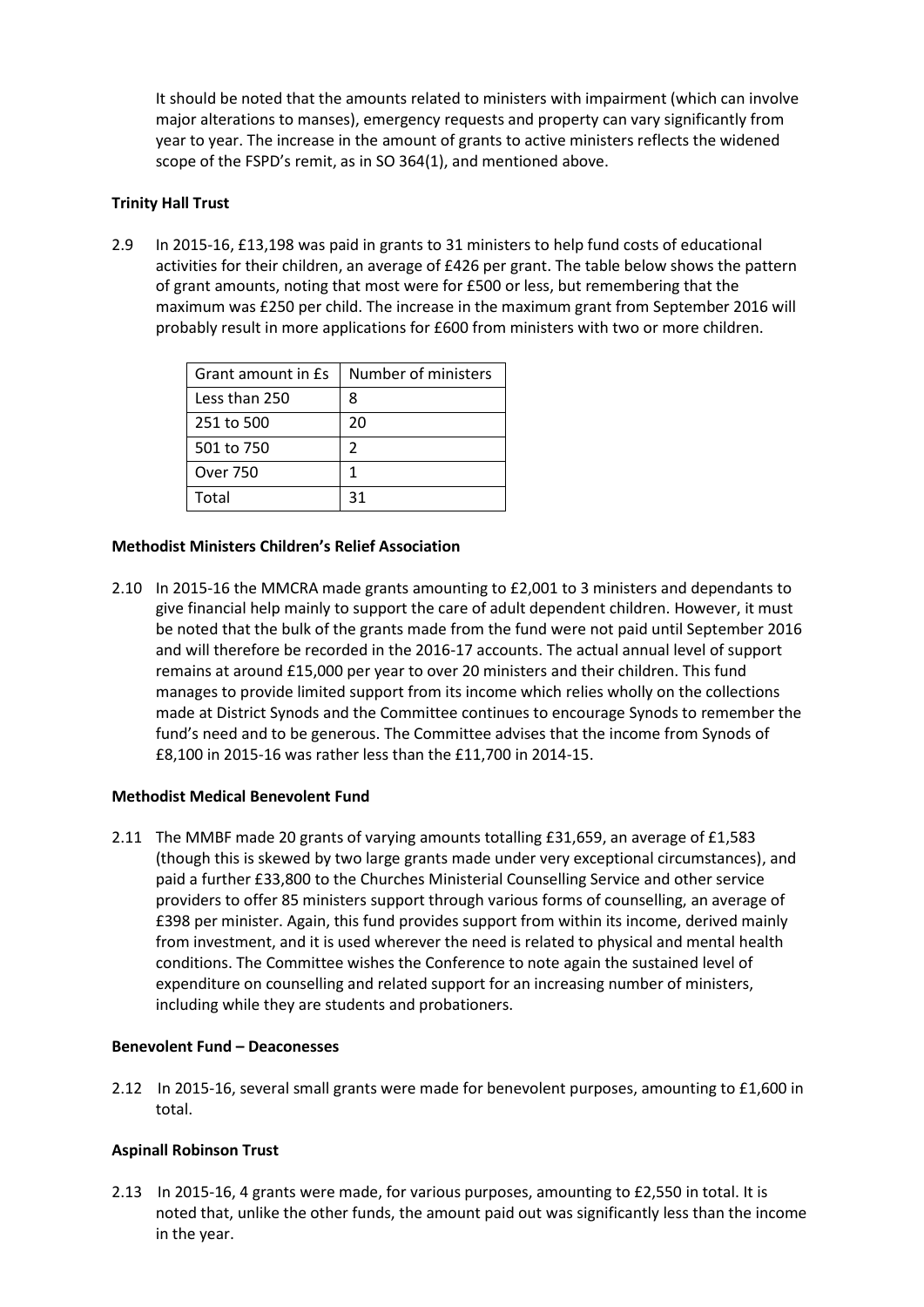#### **3. OTHER WORK UNDERTAKEN AND PLANNED BY THE COMMITTEE**

- 3.1 The Committee continues to engage in reviews of several topics for which it has responsibility, and is grateful for the support of the Connexional Team staff, especially in the Finance, Development and Personnel, Discipleship and Ministries and Conference offices, in all that they do.
- 3.2 During the year 2016-17, discussions have been held with HMRC and the Church's advisors on taxation to ensure that policies and procedures related to allowances and grants are properly aligned with current HMRC regulations and guidelines. It is imperative that the Church is fully compliant in these matters and that their implementation is consistently achieved throughout the Connexion. Any changes or clarifications required will be communicated through the channel of the Quarterly Letter to ministers and circuit stewards and the standard grant application form will be amended as necessary. It is noted that this does not affect decisions to offer allowances or grants, but will apply only to their treatment for tax purposes.
- 3.3 The Committee keeps a record, for its own guidance and purposes, setting out the policies and precedents for dealing with the wide variety of these special requests for financial assistance. This enables the Committee always to be consistent and fair in the application of criteria for assessing need. The Committee is also called upon from time to time to advise on the interpretation of Standing Orders related to Circuits' financial obligations and provisions for ministers in a rich variety of circumstances. However, in order to achieve greater transparency, the Committee recommends amendments to Standing Orders and the introduction of some Guidelines (to be published in Book VII of CPD) as set out in the report of the Law and Polity Committee.
- 3.4 During the year, the Committee has reviewed the Reserves positions on the funds for which it is responsible and confirmed that they comply with the guidance and policy set out by the Connexion.
- 3.5 The 2016 Conference agreed (1) in resolution 6/7, to review the matter of university funding for children of ministers stationed in the Channel Islands, the Isle of Man, Gibraltar and Malta, (2) in resolution 6/8, to direct the Methodist Council to report on the reciprocal state contribution and benefit arrangements between the UK and the same jurisdictions and (3) in resolution 6/9, to direct the Methodist Council to review the matter of public sector employment arrangements, as they affect ministers' spouses, in the same jurisdictions. These projects are underway: recommendations and guidance will be brought to the 2018 Conference.
- 3.6 The Committee recognises that the Computers in Ministry scheme mentioned earlier is a component of the wider provision and funding of telephone, broadband, email and similar IT facilities for ministers. A review of this whole subject has been requested by the Committee and awaits the assignment of resources by the Connexional Team to undertake it.
- 3.7 The Committee continues to work with the Methodist Ministers Housing Society (MMHS) to ensure that our respective policies on common matters are aligned as far as possible and we continue to be grateful to participate in discussions with MMHS on matters of common interest. These discussions have now been widened, as reported below.
- 3.8 The Committee was grateful for and has responded to Memorial 2016/M9 (Conference 2016, from the York and Hull District Synod) in respect of discussions with other bodies about the long-term challenges facing the whole Church in making financial (ie pensions and grants), housing and care provisions for ministers and their dependants into increasingly older age. This is a prominent and nationwide issue from which the Church is not immune. Those invited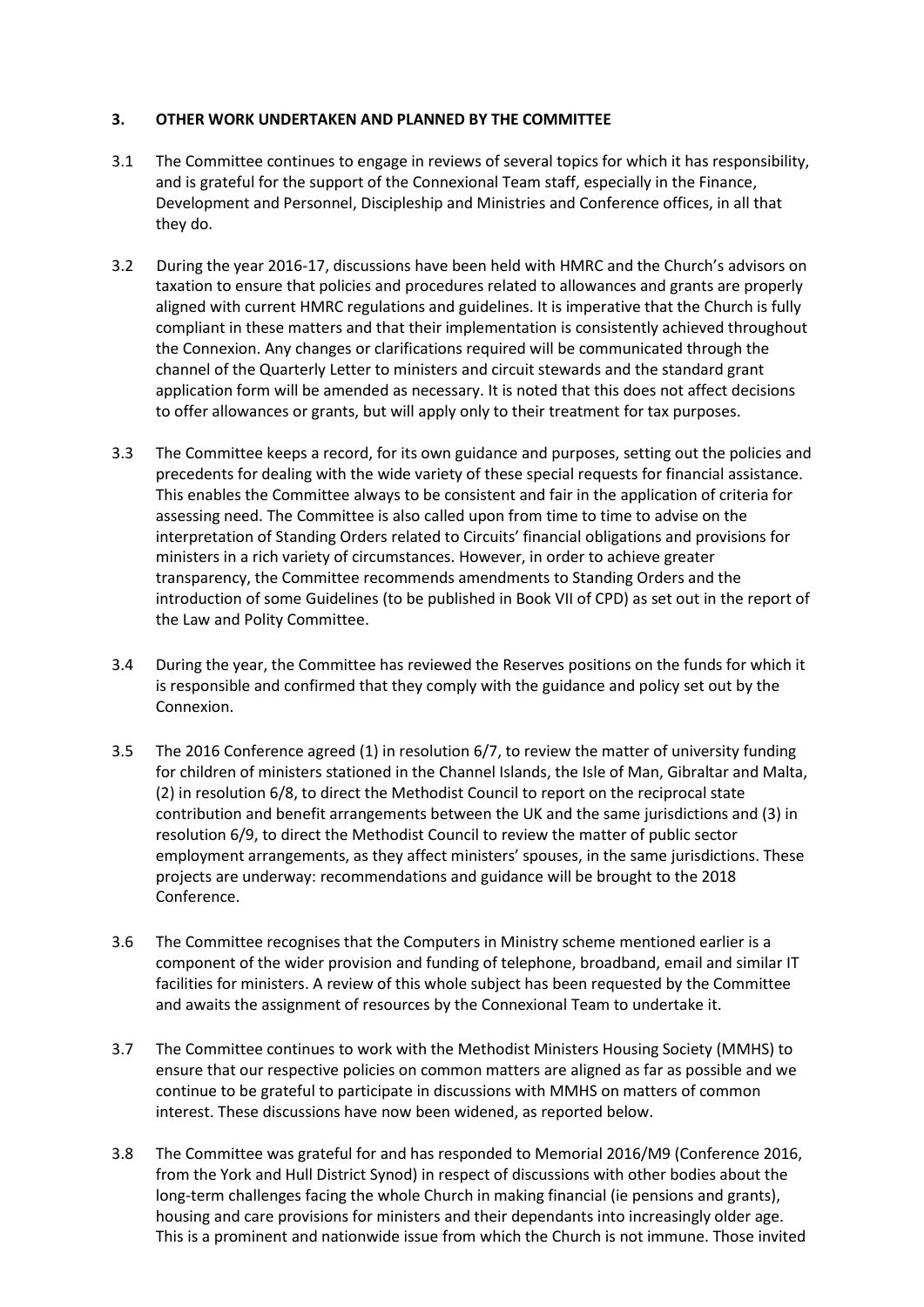to share in discussion with the Committee, each with its own role, contribution and view, are the Methodist Ministers Pension Scheme (MMPS), the Methodist Ministers Housing Society (MMHS) and the Conference Office: the Committee will also welcome input from Methodist Homes (MHA), the Trustees for Methodist Church Purposes (TMCP) and the Leaders of Worship and Preachers Trust (LWPT). As directed, the Committee will report to the 2018 Conference.

3.9 Finally, the Committee wishes to place on record before the Conference its gratitude and indebtedness to the Revd Anne Brown and Deacon Ian Murray who step down from the Committee at the end of this year. Their insight, experience and wisdom, not least from the perspective of District Chairs and the Methodist Diaconal Order, have always been much valued and appreciated. We are pleased to report that the Methodist Council has approved the nominations of the Revd Stephen Lindridge, Chair of the Newcastle-upon-Tyne District, and Deacon Jennifer Jones, currently stationed in the Leeds (South and West) Circuit, to serve on the Committee with immediate effect.

# **4. ALLOWANCES ABOVE STIPEND AND OTHER PAYMENTS**

The Committee is most grateful for the work undertaken by the Faith and Order Committee, presented in full in this section in paragraphs 4.1 to 4.8.3. The Committee's own observations and recommendations are brought in paragraphs 4.9.1 to 4.9.3.

- 4.1 The Faith and Order Committee, on behalf of the Connexional Allowances Committee, has undertaken work to identify some theological principles that might inform decision making in relation to ministerial remuneration – particularly concerning stipends, allowances above stipends for specific roles and circumstances, and fees for additional services (such as funerals and weddings), part-time chaplaincy and other paid functions undertaken by ministers. In the light of earlier consultations, discussions and recommendations, it is evident that the Connexional Allowances Committee's review of these payments above standard stipend cannot proceed further until the Conference (and the Church) has considered underlying principles.
- 4.2 The 2015 Conference directed the Faith and Order Committee to "undertake a major review of the theological foundation of all matters of ministerial remuneration and to report to the Conference of 2017" (Resolution 46/4). It is not necessarily the case that all current practice is underpinned by an appropriate theological rationale or that theological principles can be adduced to underpin current practice. The focus of the Faith and Order Committee's work therefore has been to articulate theological principles. These are specifically intended to assist with reflection on the narrow question of stipends and additional payments (allowances, fees and gifts). They should also be useful for reflection on other related matters, such as the provision of accommodation or pension arrangements, inequalities in costs of living, and other ways in which the Church resources ordained ministers (including training, education and support).
- 4.3 This report is concerned only with the Methodist Church in Britain. Radically different circumstances and principles pertain in other Methodist churches. The Faith and Order Committee's priority has been to establish a framework for discussion in a British context, and to assist those dealing with specific circumstances within it.

# 4.4 **Clarification of terms**

 $\overline{a}$ 

4.4.1 *The stipend* was formerly termed 'the allowance' and is given to "circuit ministers, other ministers in the active work and probationers appointed to stations within the control of the Church" (SO 801). A stipend is neither earned, nor is it a remittance for services rendered.<sup>6</sup> A

 $^6$  SO 801(4) states that ministers in the active work continue to receive a stipend during a period of incapacity such as illness or injury.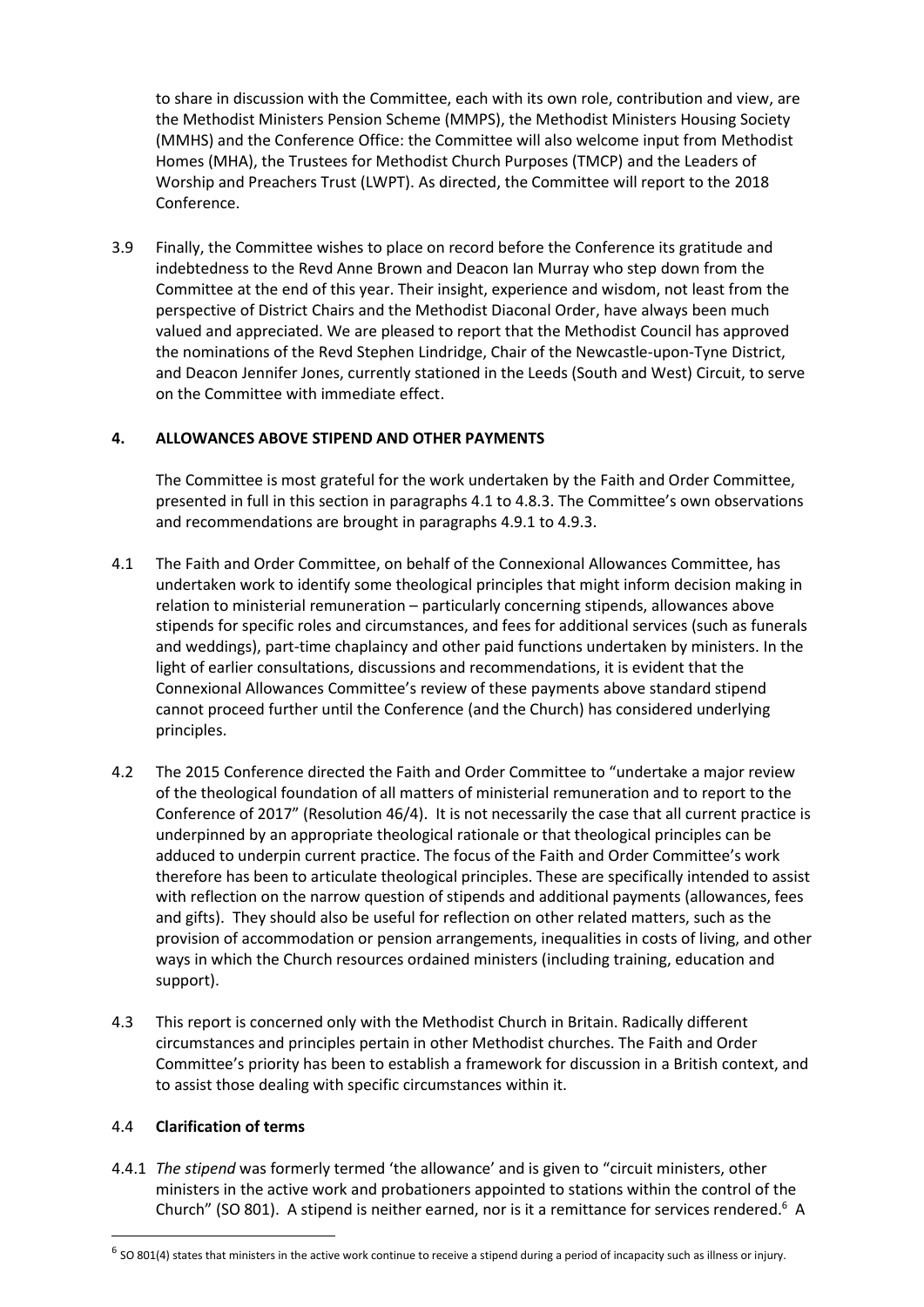stipend is intended to release ministers from the burden of seeking financial provision for themselves and their dependents, in order that they may live modestly whilst devoting time, attention and energy to the ministry of the Church. As one of the early Methodist records puts it (somewhat quaintly):

"every Travelling Preacher solemnly professes to have nothing else to do [besides reading, exhortation, teaching]; and receives his little allowance [ie stipend] for this very end, that he may not be entangled in the things of this life, but may give himself wholly to these things."<sup>7</sup>

- 4.4.2 The 2002 Connexional Allowances Committee Report to the Conference lists the purposes and nature of stipends as being: to free ministers from basic financial concerns in order to concentrate on their vocation; to maintain the freedom of the Connexion to station its ministers; to make appropriate provision for retirement; and to be compatible across the Connexion and broadly comparable with other denominations.<sup>8</sup> A recent Supreme Court ruling stated that the Methodist Church regards stipends "as a method of providing the material support to the minister without which he or she could not serve God."<sup>9</sup> The bald statement raises poignant theological questions, but stands as a fixed reference for this report. There are, of course, other means of supporting ministers which are not explored within this report, or relate to matters of remuneration at all, and these need to be borne in mind to avoid equating the concept of stipend as the only means of resourcing ordained ministry. Matters such as housing, education, training, supervision and ministerial development are examples of these.
- 4.4.3 *Allowances* (formerly 'additional allowances') is the term used to refer to connexionally approved discretionary payments to a minister made by arrangement with circuit stewards or officers of a relevant responsible body, as described in SO 801(1)(b) and (c).
- 4.4.4 *Expenses* are financial costs "incurred by ministers and probationers in the discharge of the responsibilities of their appointments," as described in SO 801(2), and shall normally "be defrayed in full by the Circuits or other bodies responsible for provision of stipends". HMRC policy that certain kinds of expenses constitute taxable benefits is worth noting, particularly those related to the provision of accommodation. This has implications not only for expense claims procedures but how full reimbursement might be achieved. The definition of expenses as "expenditure committed by or on behalf of the Church which has been approved and agreed as essential"<sup>10</sup> emphasises the accountability required.
- 4.4.5 *Fees* are, for the purposes of this paper, payment to stipendiary circuit ministers or probationers for "part-time chaplaincy, teaching or other work not within their circuit responsibilities" or "fees received for weddings and funerals" (SO 802(3)). Arrangements agreed by the Conference for reception of fees are currently set out in SO 802(3)-(9).
- 4.4.6 *Gifts* are not clearly defined in Standing Orders, and there is no formal guidance on this matter. This is problematic, and out of line with other organisations, including charities such as MHA, whose policy makes clear the potential for abuse where gifts are concerned. There are modest and appropriate gifts expressing appreciation, and there are larger gifts, financial or otherwise, which may look compromisingly like payment. Gifts can modify relationships and perceptions. This paper says no more about the giving and receiving of gifts, noting only that gift exchange is a profoundly theological matter. $11$

<sup>7</sup> *Minutes of Conference* 1768, Answer to Question 22

<sup>8</sup> *Conference Agenda* (2002) p. 521

<sup>9</sup> The Supreme Court: *The President of the Methodist Conference v Preston (2013) paragraph 19*

<sup>10</sup> Report of the Connexional Allowances Committee, *Conference Agenda* (2002) p. 540

<sup>11</sup> It is discussed, for example, in the first three chapters of Miroslav Volf, *Free of Charge* (Grand Rapids: Zondervan, 2005), and in Lewis Hyde, *The Gift* (New York: Vintage, 1983) chapter seven.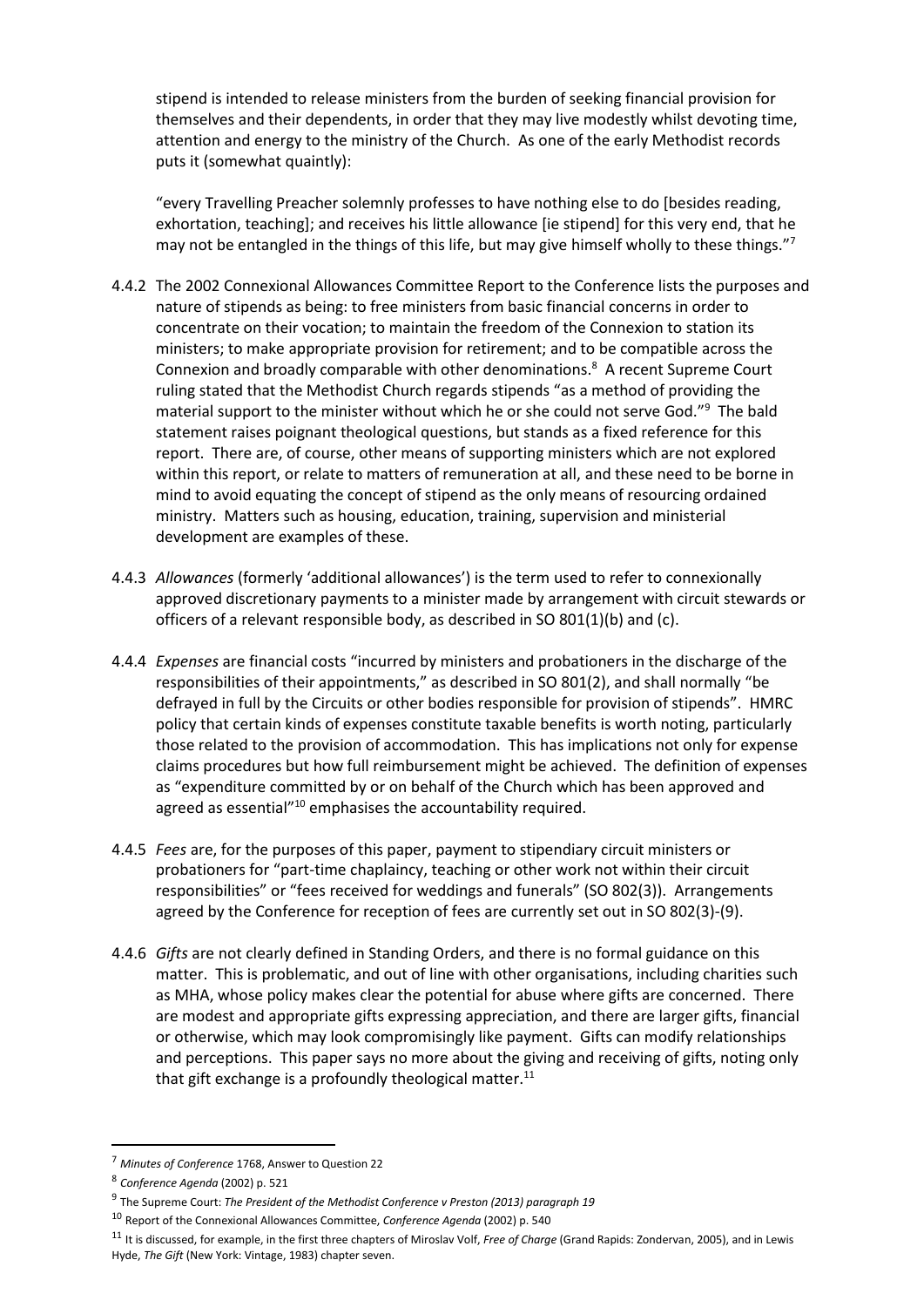# 4.5 **Theological methodology**

- 4.5.1 All economic relations express social values and carry implicit ideological or theological meanings. Whilst the immediate question that has stimulated this report concerns ministerial remuneration, it is important to consider this specific question in the light of the general question of how financial arrangements and transactions express our relationships with God and with one another.
- 4.5.2 Whilst the first instinct may be to appeal to the Bible there is no straightforward way of deriving clear guiding principles from Scripture that are directly translatable into the particular circumstances of stipendiary ministers. There are, of course, many references (not least in the teaching of Jesus) to money and its uses, to God's abundance and inclusive provision, and to wealth and poverty. Recognising that the questions asked of Scripture can predetermine what we find there, we have not focused on interpretation of particular biblical passages, as a fair presentation of biblical material would require a report of much greater length.
- 4.5.3 An alternative place to start is by considering Methodist thought and practice on ministerial remuneration in earlier generations. A brief historical survey has revealed, however, that Methodist approaches to stipends have been, overall, pragmatic and responsive to cultural and social changes. Theological reflection has not been absent, but discussion has tended to proceed from practical necessity or social climate rather than from overtly theological principles. John Wesley was initially against any formal provision for his itinerant preachers; indeed, they were expected to accept only food and shelter. As Methodist structures developed, however, this proved impractical and a system of carefully calculated allowances was instituted, covering only basic necessities.
- 4.5.4 In approaching this task therefore the Faith and Order Committee has taken two steps. First, we considered some historical practices of the Methodist Church and its antecedent churches in order to see whether there were any enduring principles underlying those practices that could be articulated (4.6); second, we interrogated those principles in the light of Scripture and other theological sources so as to uncover some ways in which the principles we have articulated might inform decision-making around ministerial remuneration in the current social, economic and political context (4.7).

# 4.6 **Historical practices and themes**

**.** 

- 4.6.1 As noted above, Methodist thought and practice on stipends has been, overall, pragmatic and responsive to cultural and social changes resulting in a system that now combines stipends and allowances.
- 4.6.2 As with other aspects of Methodist practice, the first allowances (stipends) for preachers were a development that, even once agreed by the Conference, was not always implemented across the Connexion. Preachers not infrequently found it hard to collect such allowances as were granted to them from the societies they served.<sup>12</sup> There were some preachers who, until 1768, followed trades. John Nelson, for example, seems to have continued his work as a stone mason, probably picking up work as he itinerated as a preacher.<sup>13</sup> In 1752, the Conference recommended an annual clothing allowance of  $£8 - 10$ , for Ireland, and later in the same year, the Conference at Bristol recommended a clothing allowance of £12 with an additional £10 for wives. Payment for board was by local arrangement. As late as 1784, 84 out of the 116 Circuits could not pay the allowances without support from the central funds of

<sup>12</sup> Henry D Rack (ed.) *The Works of John Wesley - the Methodist societies and the minutes of Conference* (Nashville: Abingdon Press, 2011) Bicentennial edition of Wesley's works, Vol.10, 50.

<sup>&</sup>lt;sup>13</sup> James S Wilder Jr., 'The early Methodist lay preachers and their contribution to the eighteenth century revival in England', (Unpublished PhD dissertation, New College, University of Edinburgh, 1948), 162 – 186.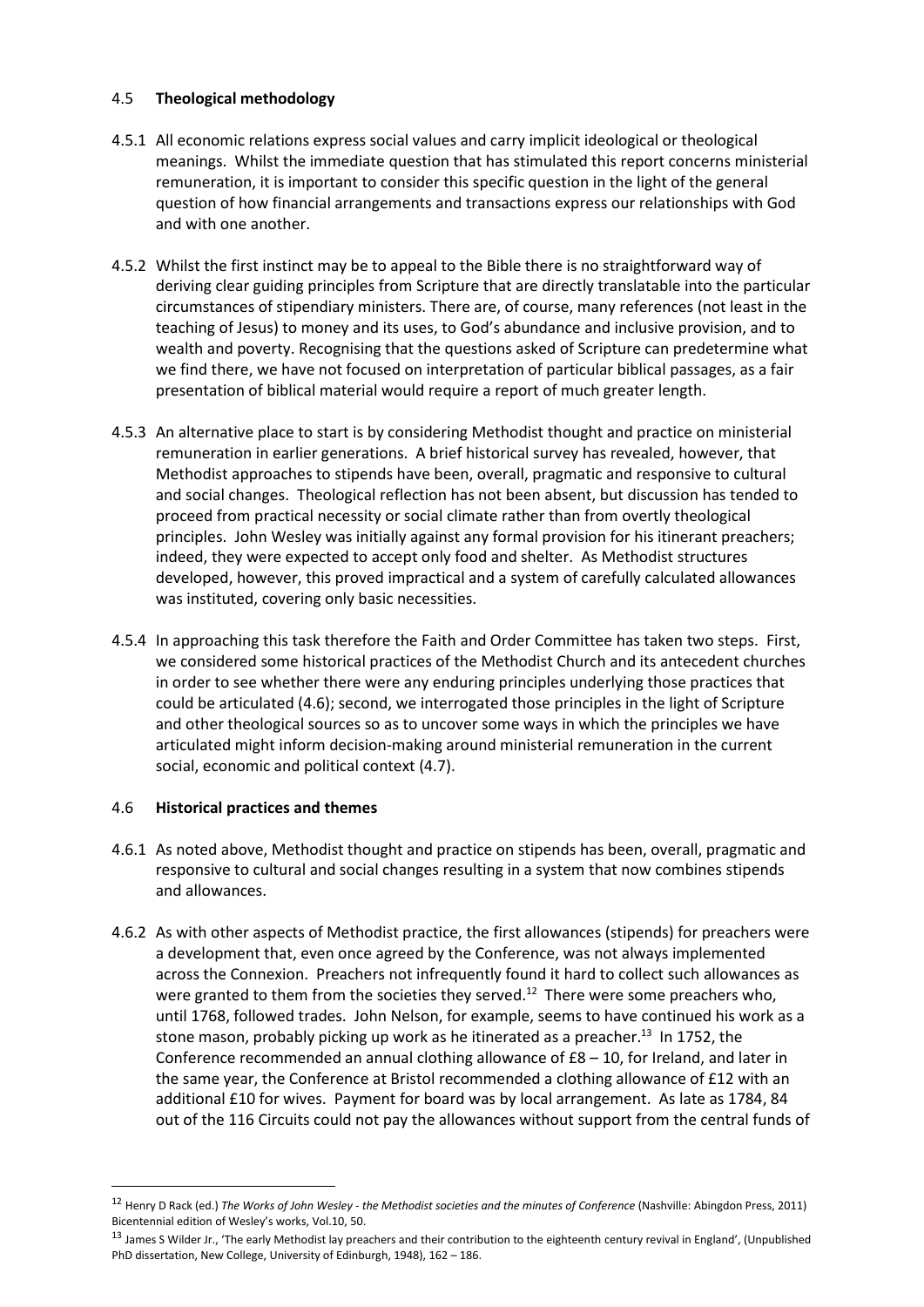the Connexion.<sup>14</sup>

- 4.6.3 The practice of preachers having other employment to supplement their income was prohibited by the Conference in 1768, which subsequently reinforced this by demanding the resignation of any itinerant preacher engaged in specific trades, notably the sale of medicinal goods.<sup>15</sup> The issue before the Conference in 1768 was "not whether they may occasionally work with their hands" but "whether it be proper for them to keep shop and follow merchandise". The Conference was divided on the issue. The distinction seems to have been made between undertaking work for pay which could "occasionally" be undertaken without disrupting the work of preaching, and those business activities requiring the man to be at given place in order to ply the trade (such as keeping a shop).
- 4.6.4 The Conference debates of the period reveal three key arguments against earning by trade. The first was the prohibition was to prevent a distraction from what Wesley saw as the primary calling to be a preacher. Time taken in trade was time that was not devoted to the work in the societies and Circuits and that was the primary and overriding focus of the work of the preachers. Secondly, that engaging in trade could cause an inequality of opportunity among the preachers. There were those preachers who, for example, had a private income derived from family or business interests; for example, Peter Dean left off travelling to marry money,<sup>16</sup> Thomas Olivers inherited the family estate<sup>17</sup> and John Pawson was the son of a prosperous builder<sup>18</sup>. Thirdly, there seemed to have been a concern that a preacher engaged in trade could do so in competition with members of the society with potential damaging impact on relationships within the society.
- 4.6.5 It is impossible to determine from the contemporary sources what, if any, theological consideration lay behind these concerns. Examination of the discussions recorded in the *Minutes of Conference* in the late 1760s suggests, however, that a number of principles can be identified that underlie the narrative of the discussions:
	- i. The first was that the work of the preacher could only be fulfilled by being wholly devoted to the call of God. Thus, this obedience was a mark of the discipline for a preacher in devoting himself wholly to the work of God.
	- ii. The second was the recognition of the way that the relationships between preachers in Connexion with John Wesley required a cohesive and collegiate quality. The inequality that was potentially caused by some preachers having an income derived from trade whilst others did not may well have caused unrest among the body of the preachers and impaired relationships between them. This concern was also reflected in the risk to the relationship between the itinerant preachers and the societies they served which could result from the competition between preachers and members plying the same trade.
	- iii. The third principle was the protection of the reputation of the Connexion. The description of the narrative in the *Minutes of Conference* in 1768 paid particular attention to those preachers who traded in patent medicines or 'drops'. The *Minutes* make it clear that it is one thing for the preachers' wives to undertake this trade from their home, and quite another for the preacher to "hawk them about". This was probably because John Wesley and, on the evidence of the wording of the reply, his preachers with him, wanted to protect the Connexion from the kind of reputation that surrounded what amounted largely to 'quack' cures.

**<sup>.</sup>** <sup>14</sup> Rack, ibid. 51.

<sup>15</sup> Report of the Connexional Allowances Committee, *Conference Agenda* (2002), p. 540; Henry D Rack, *Reasonable Enthusiast* (Epworth, 1989) p.245; Frank Baker. '*The People Called Methodists – 3. Polity'* in Rupert Davies & Gordon Rupp, *A History of the Methodist Church in Great Britain volume 1* (Epworth, 1965) p. 236

<sup>16</sup> Charles Atmore, *The Methodist Memorial...* (Bristol, 1801)*,* 101.

<sup>17</sup> Charles Atmore, *op cit,* 302f

<sup>18</sup> George Stamp, 'John Pawson'*, Proceedings of the Wesley Historical Society* Vol. IX, Part 7 (1914), 163-4.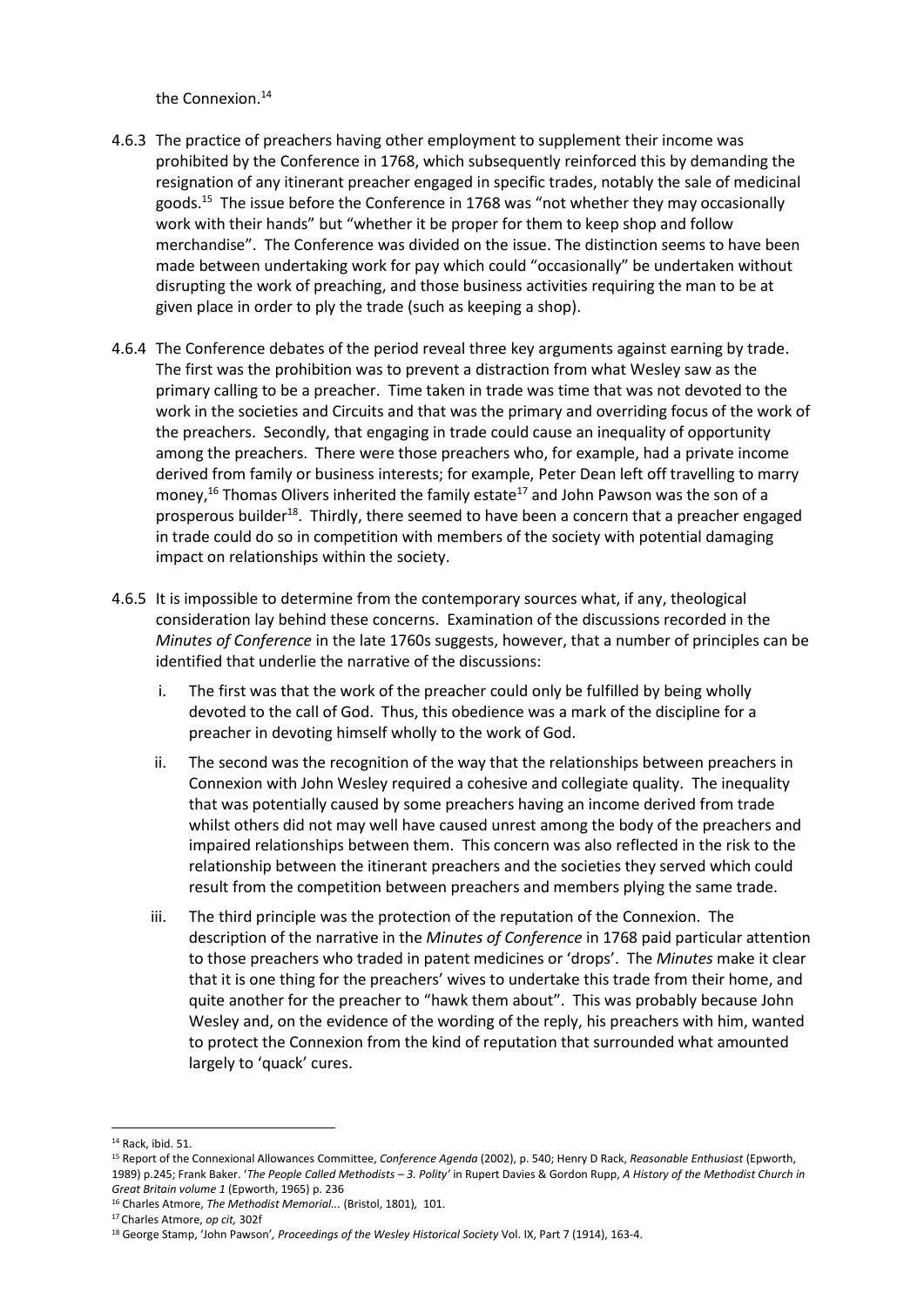- 4.6.6 It is significant that the minute of 1768 was included in *The Form of Discipline or Code of Laws* issued by the Wesleyan Conference in 1797 and reprinted as an appendix to the *Constitution and Polity of the Wesleyan Methodist Church* as late as 1905.19 The note in the preface to the appendix makes clear that the text is published as it appeared in 1797. Changes in the work of Methodism had occurred, but it is clear that the editors felt the polity expressed at the end of the eighteenth century stood restating at the turn of the twentieth.
- 4.6.7 It is important to note the context of the prohibition on trade among the preachers. The system of connexional allowances in the 1760s and 1770s, particularly for the support of wives, was unreliable, to say the least. The general financial state of the Connexion in the period was not stable, with the outstanding debt owed to connexional funds in respect the monies loaned for the construction of preaching houses across the country almost spiralling out of control. Financial liability on local societies in respect of preachers, who were meant to be paid an allowance (and, where appropriate, for their wives), was increased by the obligation to provide a horse, livery, saddles and bridles. There was also board and lodging to find. In this context, it would be unwise to assume that the body of the preachers sought some kind of equality of pay for its own sake, but that the resolutions of 1768 and 1770 were an expression of John Wesley's desire to maintain discipline among the preachers and to prevent outbreaks of jealousy or complaint. In other words, the prohibition on trade was a matter of discipline, rather than theological or philosophical principle.
- 4.6.8 Payment to ministers continued to vary considerably partly because much of this was in the form of gifts in kind: the stipend to probationers, for instance, was considerably less than the 'minimum' stipend for ordained ministers into the 1970s.<sup>20</sup> The reason for this disparity was that probationer ministers would not, unless married, be provided with a manse but with alternative "furnished accommodation"; accommodation that was unfurnished entitled them to a "Soft Furnishing Grant".<sup>21</sup>
- 4.6.9 Since Methodist Union in 1932, various measures have been introduced in attempts to minimise differentials and to tackle disparities due to other circumstances. Ministers had, since Union, been remunerated according to a scale of minimum stipend levels affording (slightly) higher amounts to those having served a greater number of years. This ceased in 1991 when a flat-rate figure was introduced for both "ministers" and "deacon/deaconesses", and which also replaced a separate diaconal allowance significantly lower than that of a "minister" within their first ten years of travel.<sup>22</sup> (In addition, at one time ministers in the Welsh work were given slightly less than their counterparts elsewhere.<sup>23</sup>) Yet as the 1985 *Report of the General Purposes Committee* indicates, Methodism "has expressed dissatisfaction with inequalities, but has found it extraordinarily difficult to deal with them."<sup>24</sup>
- 4.6.10That report thus reiterated a recurrent theme of previous attempts to deal with imbalances in stipendiary support, namely the notion of *equality* in respect of ministerial stipends. The report assumed a generalised 'equality' to be a moral good but did not elaborate on what is meant, theologically or otherwise. Neither did it argue the grounds on which the principle is justified, but proposed that the best way to achieve such equality is through the stewardship of its ministers. In other words, those with disproportionately larger income or accumulated wealth are in positions to offer more in absolute, monetary terms to the work of the Church and the work of the kingdom. This continues to be reflected, for instance, in the provision

**.** 

<sup>&</sup>lt;sup>19</sup> David J Waller *The Constitution and Polity of the Wesleyan Methodist Church* (London: The Methodist Publishing House 3rd edition 1905), 539 – 40.

<sup>&</sup>lt;sup>20</sup> A separate, higher amount was introduced for married probationers sometime between 1966 and 1971

<sup>21</sup> Minutes of the Conference, 1965 p.15

 $^{22}$  This needs verifying for dates prior to 1939. In 1985 the diaconal allowance was £4,112 compared to that of a probationer minister: £5,620. In 1990 the comparative figures were £7,408 and £8,216. By contrast, the Irish Methodist Conference has continued with stratified stipendiary levels dependent on years of service (*Minutes of the Irish Conference* 2016, p55).

<sup>23</sup> See, for example, the tables for minimum 'allowances' in *Minutes of Conference* 1939 (p.47), 1946 (pp.30-31). By 1952 this disparity had been abolished.

<sup>24</sup> General Purposes Committee Report on Ministers' Additional Remuneration, *Conference Agenda* (1985) pp 441-452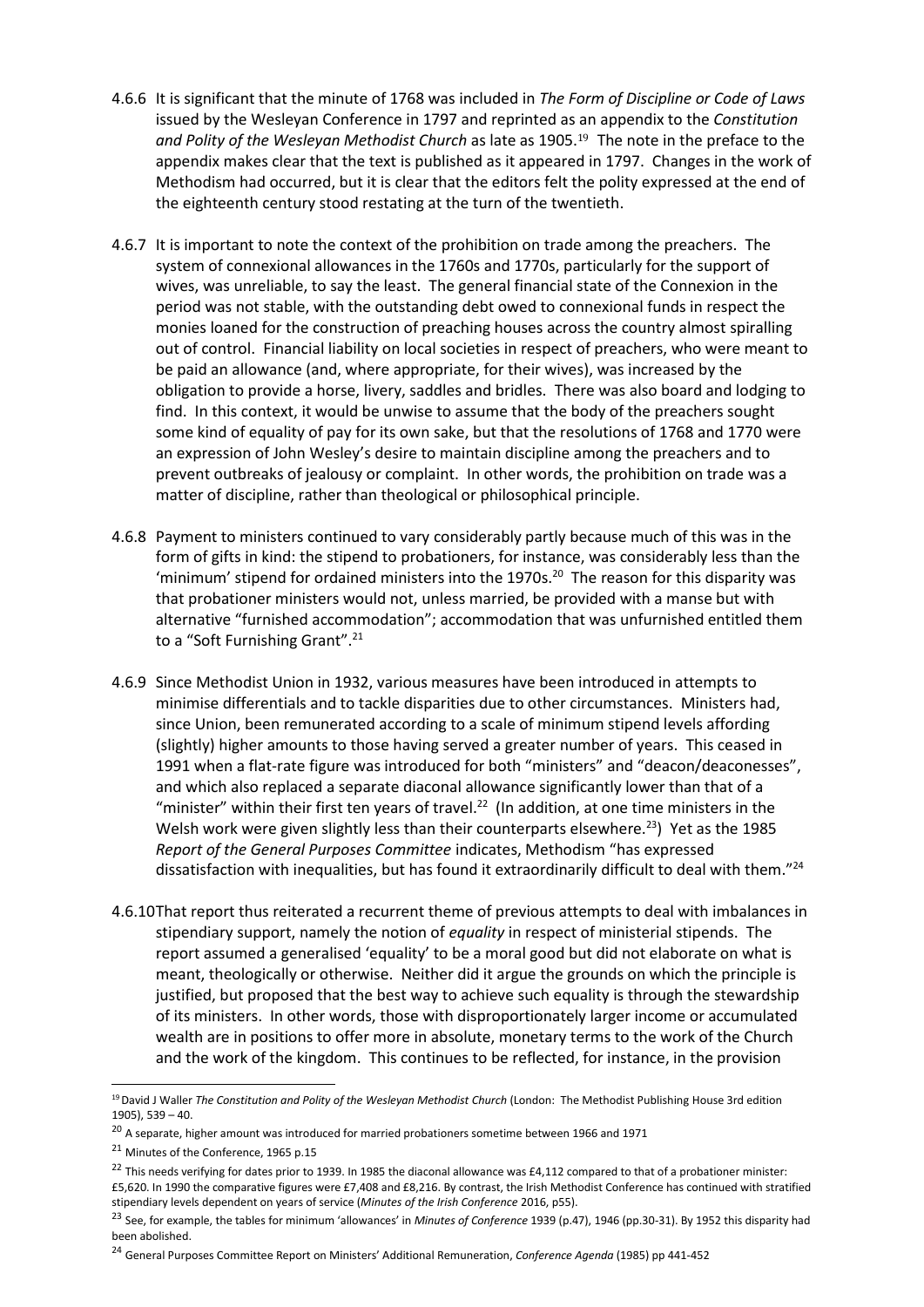that a minister or probationer is entitled to decline a stipend under SO 801(6)(a).

4.6.11The 1999 Connexional Allowances Committee Report to the Conference<sup>25</sup> acknowledged that the historical concept of equality had been eroded by external factors. Nonetheless, the same Committee's report in 2002 revealed that 66% of the ministers surveyed believed that the principle of equality of stipend was important to them.<sup>26</sup> This suggests that, whilst equality of circumstances may in real terms have become more difficult to establish or maintain (as, for example, ministerial household income and wealth has become more difficult to ascertain or manage), the principle that ministers ought to be treated similarly by the Church is held by a majority of ministers. The 2002 report was also concerned with the apparent disparity between ministers offering a lifetime of service (and who may never have opportunity to save) and those entering the ministry in later years, possibly in markedly different financial circumstances. Assuming, perhaps questionably, that those serving for longer may be more likely to be economically disadvantaged, it urged the Conference to consider means by which "those who render a lifetime of service should be adequately remunerated throughout that service and have an adequate pension for their retirement."<sup>27</sup> The proposal seems to be couched in terms of equalising or compensation, with no explicit theological element. This is however an instance where faith-based discussion of the support of ministers needs to take account of housing and other factors beyond the remit of this paper.

# 4.7 **Current theological considerations**

- 4.7.1 Arising from the historical account above, a number of themes emerge that merit some further reflection in order to ensure that our decisions about our economic arrangements communicate our beliefs about God and about Christian living. These themes include:
	- i. the grace of God and our response in faith and gratitude as God's people;
	- ii. mutuality and trust within a connexional church;
	- iii. covenant relationship with those freed for mission and service;
	- iv. modesty of lifestyle and the sharing of God's gifts;
	- v. responsibility and accountability;
	- vi. dignity and equality.

- 4.7.2 Our economic arrangements have a symbolic value both inside the Church and in relation to the world. Everything that the whole Church has (institutionally and held by its members) comes from God and is held in stewardship. All discussion of the Church's use of money and resources, including that concerning stipends and allowances, should be conducted with the recognition of the symbolic potential of economic arrangements and transactions, even if the actual practice only approximates to faith-based aspirations.
- 4.7.3 It is helpful in the Methodist Church to consider our economic arrangements in relation to the connexional principle. To consider the nature of connexionalism may help in discussing disparities, injustices and anomalies in payment of stipends and allowances. It is as a Connexion of mutually dependent societies and disciples that the Methodist Church is best able to offer the means through which all may grow in faith and holiness through our fellowship with one another. Ministers are selected, trained and affirmed through ordination as representative people within a Connexion bound by a commonality of calling, and common accountability to each other and to the Conference. Our economic interactions are one expression of that common calling, accountability and trust. Ordained ministers and probationers are privileged to receive expression of that trust in the form of a stipend, and may in turn be expressing their own commitment to commonality and modest living by foregoing alternative economic arrangements.

<sup>25</sup> Connexional Allowances Committee Report to the Conference, *Conference Agenda* (1999) p.418

<sup>26</sup> Connexional Allowances Committee Report to the Conference, *Conference Agenda* (2002) p.529

<sup>27</sup> Connexional Allowances Committee Report to the Conference, *Conference Agenda* (2002) p.522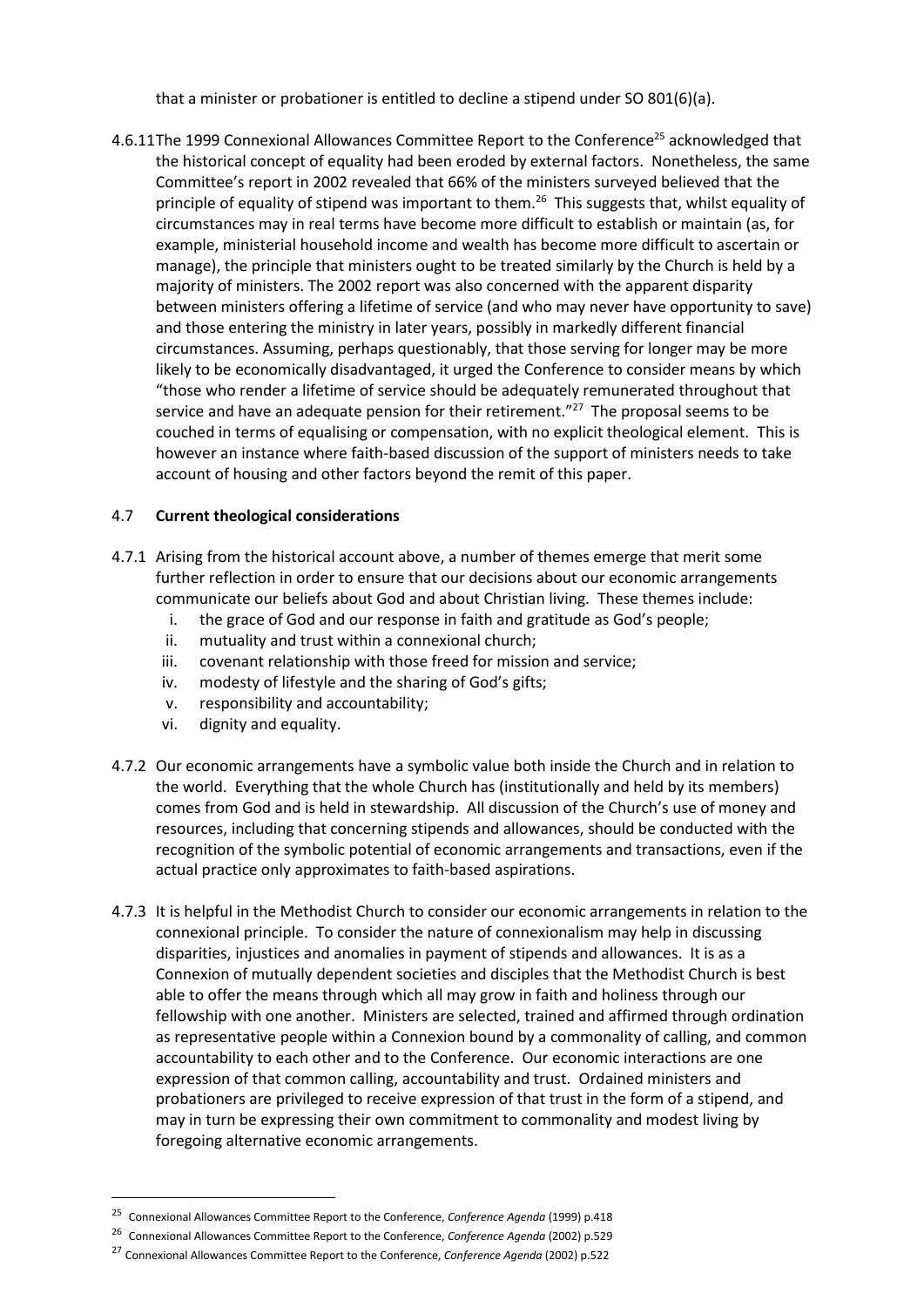- 4.7.4 The Methodist Church describes the relationship between ministers and the Conference as constituting a "covenanting relationship".<sup>28</sup> Deacons and presbyters (now) receive the same basic stipend, for although their ministries are separate and distinctive, each complements the other. Ordained ministry represents the commissioning by the Church in response to a calling that is understood to be lifelong: it is not comparable with employment. A covenanting relationship reflects well the framework for thinking about stipends, a framework into which our consideration of allowances needs to fit if it is to be coherent. Indeed, the stipend (and other benefits) are given to ministers irrespective of the nature of the particular tasks they undertake; the sole criterion is, according to the Supreme Court ruling, "by virtue only of his or her admission into full Connexion and ordination"<sup>29</sup>. Since ministers receive a stipend rather than a wage, then the covenantal relationship between them and the Conference is itself a foundation for a robust theological approach to the matter. The payment of ministers is based upon a covenantal relationship with the Conference, and properly embraces the minister's responsibility for their household, while that household is not formally committed to the covenantal relationship in the same way.
- 4.7.5 Stipends are, in our present time and place, counter-cultural. They represent and bear witness to a way of relating to one another as members of the Church. Economic exchanges are fundamental to our ways of relating, so they symbolise and communicate something of what we believe. Thus it should not be surprising that our ways of organising financial exchanges as a Church contrast with other models of economic interaction. In practice, we inevitably have to deal with a variety of practical financial details, but these are secondary to basic theological intentions undergirding the stipend. Stipends mark a reversal of the normal economic model of work undertaken and remunerated. The establishment of a stipend as a way of freeing ministers for service in the Circuits and mission of the Methodist Church rests on a conviction about the primacy of grace: rather than direct reward to a person for work done, stipends are an expression of an economy in which money is given in order that a recipient is freed for others in the community and in mission. The value of stipendiary ministers rests in God's economy: they have innate value in their ministry as an exercise of the calling God has placed upon their lives, and the stipend is a means of freeing a minister to fulfil that calling for the sake of the church. The value of a minister is not indexed to the stipend they receive, as the stipend is not an expression of remuneration based on perceived value, but a freeing of people in order that they may fulfil their particular vocation for the Church.
- 4.7.6 Since economic interactions exist in a social context and community, their effects on the community and its self-understanding is important. Cohesiveness, mutuality and collegiality are ways of talking about experiences of working together at the ministry of the one Church. We note that economic arrangements can either enhance or erode mutuality, community, cohesion, collegiality, generosity and morale. Consideration of these issues is necessary in consideration of stipends and allowances.
- 4.7.7 The notion of 'privacy' may sit in tension with a stipendiary system which highlights and nurtures an ethos of mutuality, modesty and shared concern for economically vulnerable people. This requires reflection, and is especially relevant given the differing circumstances and needs of ministers: access to discretionary funds in cases of hardship or particular need may be deemed necessary. A difficulty with this is that the minister's sense of dependency may be accompanied by feelings of embarrassment or humiliation, or a distortion of power relations – all of which are theological considerations which call for thoughtful implementation of additional supportive arrangements.
- 4.7.8 It is not simply receipt of money which should be considered in discussions, but the way in which one's use of money also has signifying power and speaks of the way in which one's life is ordered. Consideration of these issues in relation to stipends and allowances is of

<sup>28</sup> *Releasing Ministers for Ministry* (2002) 4.2

<sup>29</sup> The Supreme Court: *The President of the Methodist Conference v Preston (2013) paragraph 20*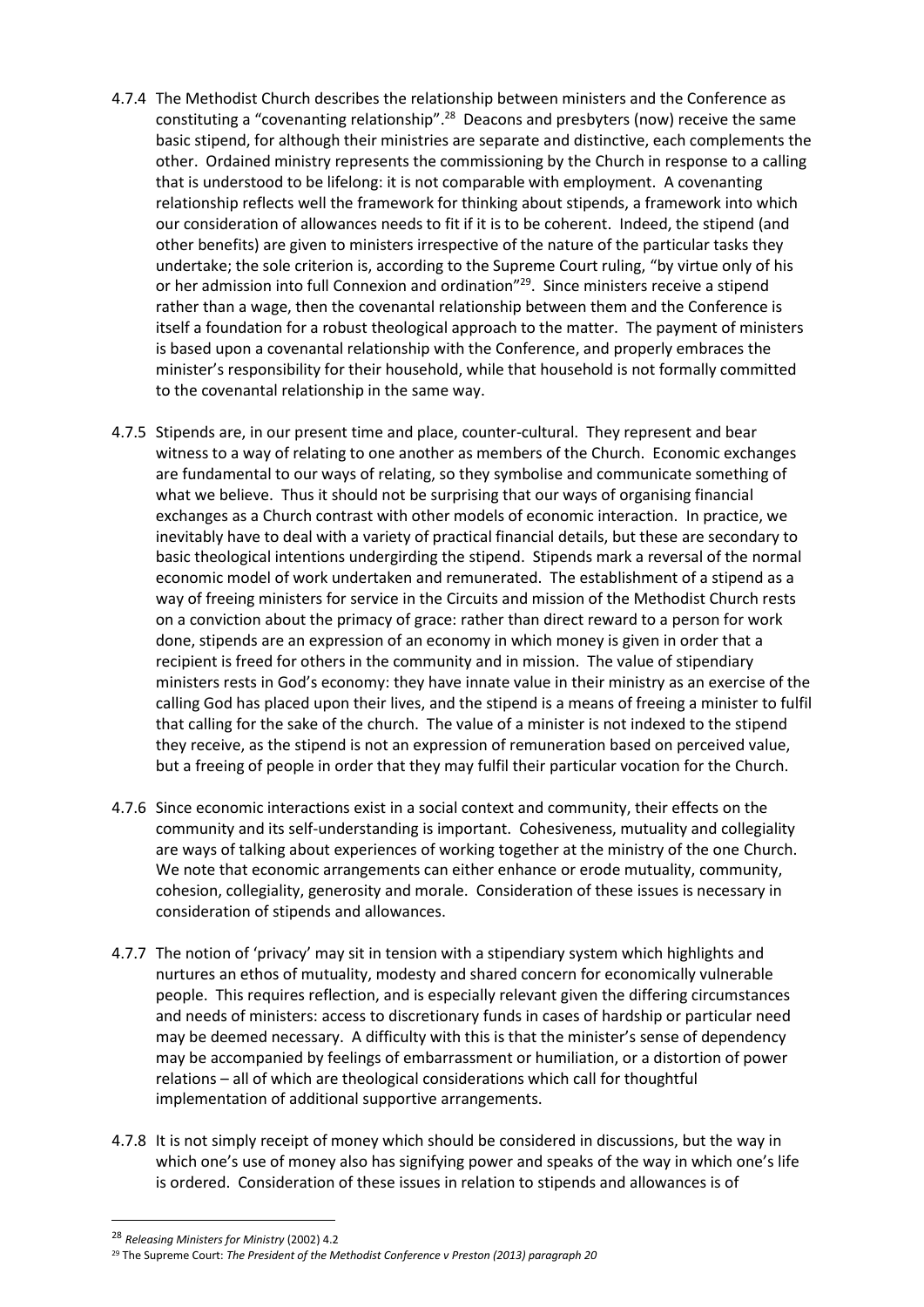importance. Like anyone else, ministers have practicalities to consider, and are moved by complex motives. A stipend that is adequate for ministers to live modestly should neither deter nor attract candidates for the ministry, but should facilitate a wise, gracious and ordered relationship to one's own financial interactions and decisions.

4.7.9 The meaningfulness of all economies rests on the existence of community and how people relate to each other and understand their life together, and this requires that careful attention be paid to context. Whilst the indication in the 2002 Connexional Allowances Committee Report of majority support for equal treatment of stipendiary ministers may seem encouraging, an over-simple notion of equality has little practical or overtly theological meaning. The apparently simple solution risks disregarding the meaning and purpose of a stipend as intended to provide the means for ministers in very different financial circumstances to live modestly whilst remaining available for movement from one context to a contrasting one. Previous Church reports connect notions of equality with general notions of, for example, natural justice, fairness and equal treatment, rather than of outcome.<sup>30</sup> These are not aims that are necessarily questioned; it is simply to be noted that they do not derive explicitly from theological foundations in the way that, say, a principle of distribution according to need would. It needs to be acknowledged that equality can be understood in contrasting ways.<sup>31</sup> The impact of ministers being stationed in widely different social and economic environments inevitably presents contrasting outcomes: costs of living, insurances, travel costs and access to health care are examples. Some Circuits, not least those in inner cities, argue for allowances above basic stipend to offset such costs, on the grounds of equality. Others argue that such practices are essentially inequitable. The circumstances and needs of ministers will always differ from one another, and fluctuate for any particular minister, and practical complications militate against a more complex system, so the principle of equal payment may be a best compromise.

#### 4.8 **Concluding remarks**

- 4.8.1 The Faith and Order Committee has sought to provide some theological reflection on themes related to the matter of ministerial remuneration, not policy recommendations. When making decisions about stipends, allowances and fees, we begin from a place where there is already a structure of allowances in place and where there have been previous decisions and debates on all of these issues. Policy decisions will take these things into consideration as well as the impact and consequences of any further decisions made. However, it is hoped that the report may prove helpful to those who formulate the Church's policy and polity on such matters.
- 4.8.2 It is impossible to consider stipends, fees and allowances without considering important theological and ecclesial principles such as the virtue of modest living, the complexity of issues such as equality, and the need for pastoral care, and the importance of collegiality and morale. In the Church's work, we cannot hold that value rests in relation to the level of remuneration one receives, but we must instead seek to understand what it is to be freed in grace for mission, and to engage in appropriate support in order that those receiving stipends feel they have that freedom to live and work for God's kingdom.
- 4.8.3 The undergirding principle of all the above is the acknowledgement that our economic relations communicate what we believe, and are, in themselves, an opportunity to express faith in the God to whom Jesus taught us to pray for daily sustenance.

<sup>30</sup> For example, the General Purposes Committee Report on Ministers' Additional Remuneration, *Conference Agenda* (1985) pp 441-452 and the Report of the Connexional Allowances Committee to the Methodist Council 'Consultation on ministerial allowances above stipends and fees' MC/14/85. The 1985 report stated that the purpose of the minimum stipend was to ensure a standard of living reasonable and comparable with many in the minister's congregations.

<sup>31</sup> For a thorough theological discussion on equality see Duncan Forrester, *On Human Worth* (SCM, 2001)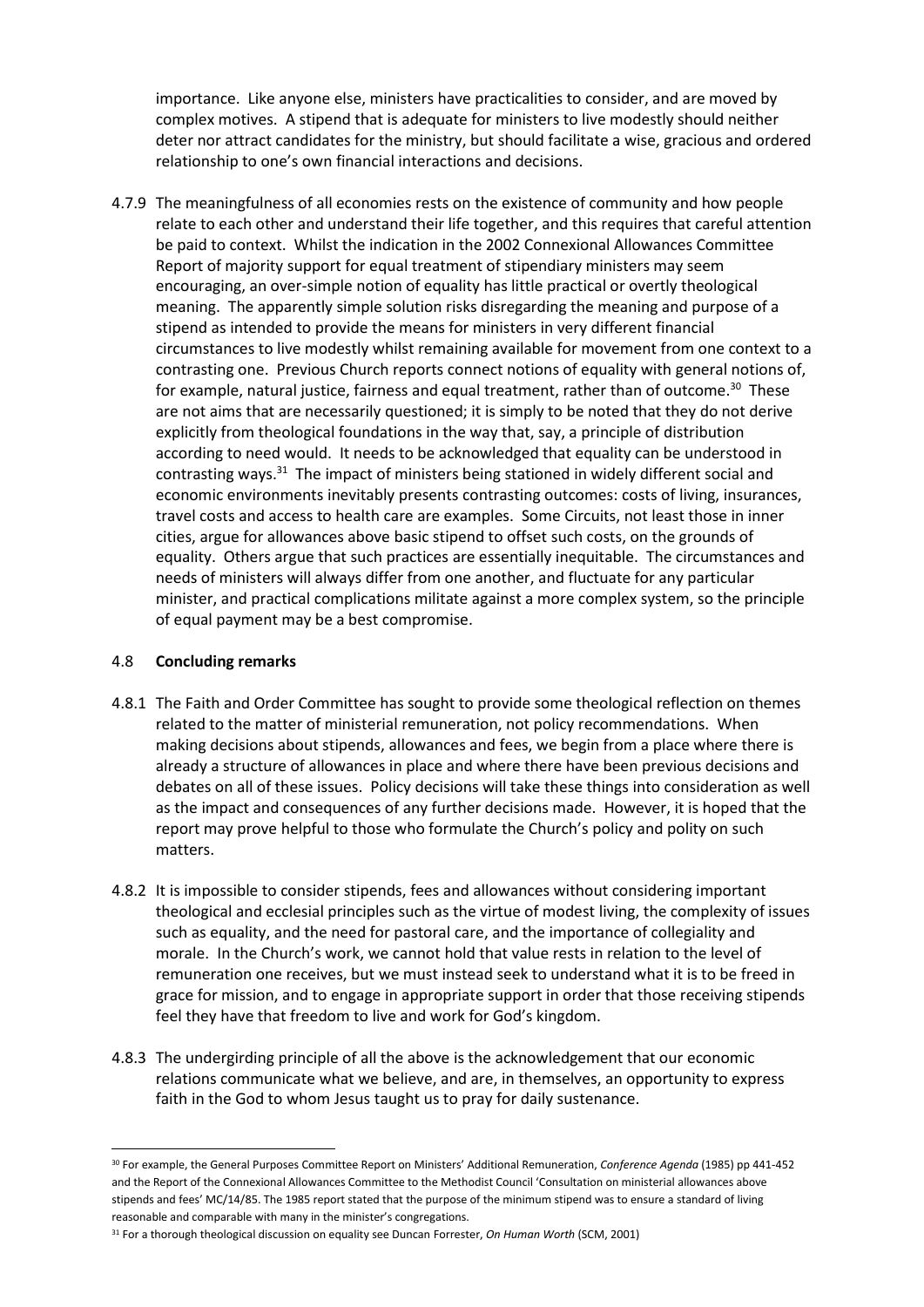#### 4.9 **Connexional Allowances Committee's observations and recommendations**

- 4.9.1 The Committee recognises the considerable amount of work undertaken by the Faith and Order Committee in preparing their report and well understands that the challenges and tensions faced, and the potential diversity of views held, rendered their task far from easy. The report does explore some theological principles underlying ministerial stipends, gives a thorough history of their evolution, from early days, within the Methodist Church and points in several places to the difficulties encountered in aspiring to achieve equitable remuneration amongst ministers and in their relationships within the wider Church. However, it would be disingenuous if the Committee did not express its disappointment with the outcome. Whilst we appreciate that the Faith and Order Committee did not wish to trespass into areas of policy-making which are the responsibilities of other bodies (the Connexional Allowances Committee and the Methodist Council), nevertheless, we believe that the report falls far short of what was intended by Resolution 46/4 of the Conference of 2015 and expected of a full response.
- 4.9.2 From its reading of the report, the Committee does not believe that the two specific contentious issues, which it has raised in its previous reports to the Conference, have been properly or adequately addressed. First, allowances above stipend: the occasional references to these fail to offer any substantive reasoning or insight which takes the Church beyond the observations already made in a previous report of this Committee to the Conference<sup>32</sup>. The tentative inference the Committee draws, reading between the lines as well as on them, is that need (paragraph 4.7.9) should be a stronger determinant of any allowance above stipend than greater accountability, though the practical starting point is that there is an established structure of such allowances (as acknowledged in paragraph 4.8.1). Second, fees for special services and other payments to ministers: the lack of any further reference to these issues, after a definition in paragraph 4.4.5, is an extraordinary omission for which no explanation is offered.
- 4.9.3 The Committee is therefore not in a position to bring recommendations to the Conference of 2017 on the policy direction of allowances above stipend and fees as it had hoped might be possible. Having undertaken the major consultative review of these matters, as reported to the Conference of 2015, the Committee therefore brings the recommendations that the Conference (1) receives the report of the Faith and Order Committee as in paragraphs 4.1 to 4.8.3, (2) directs that any responses to the report and its consequences for ministerial remuneration to be forwarded to the Chair of the Connexional Allowances Committee by 30 November 2017 and (3) directs the Committee to bring any revised policy recommendations on ministerial remuneration to the Conference of 2018.

# **\*\*\*RESOLUTIONS**

**.** 

- **14/1. The Conference received the report.**
- **14/2. The Conference adopted the report and recommendations in sections 1, 2 and 3, with the exception of those in paragraphs 1.17 to 1.21.**
- **14/3. (a)The Conference adopts the report and recommendations in paragraphs 1.17 to 1.19 as amended by the Notice of Motion with effect from 1 September 2017 but not the recommendations in paragraphs 1.20 to 1.21. (b) The Conference directs the Connexional Allowances Committee to bring to the Conference of 2018 an appropriate recommendation for the use of any balance outstanding in the Computers in Ministry scheme fund.**

<sup>32</sup> See 2015 *Conference Agenda* section 46, pages 446 to 474.